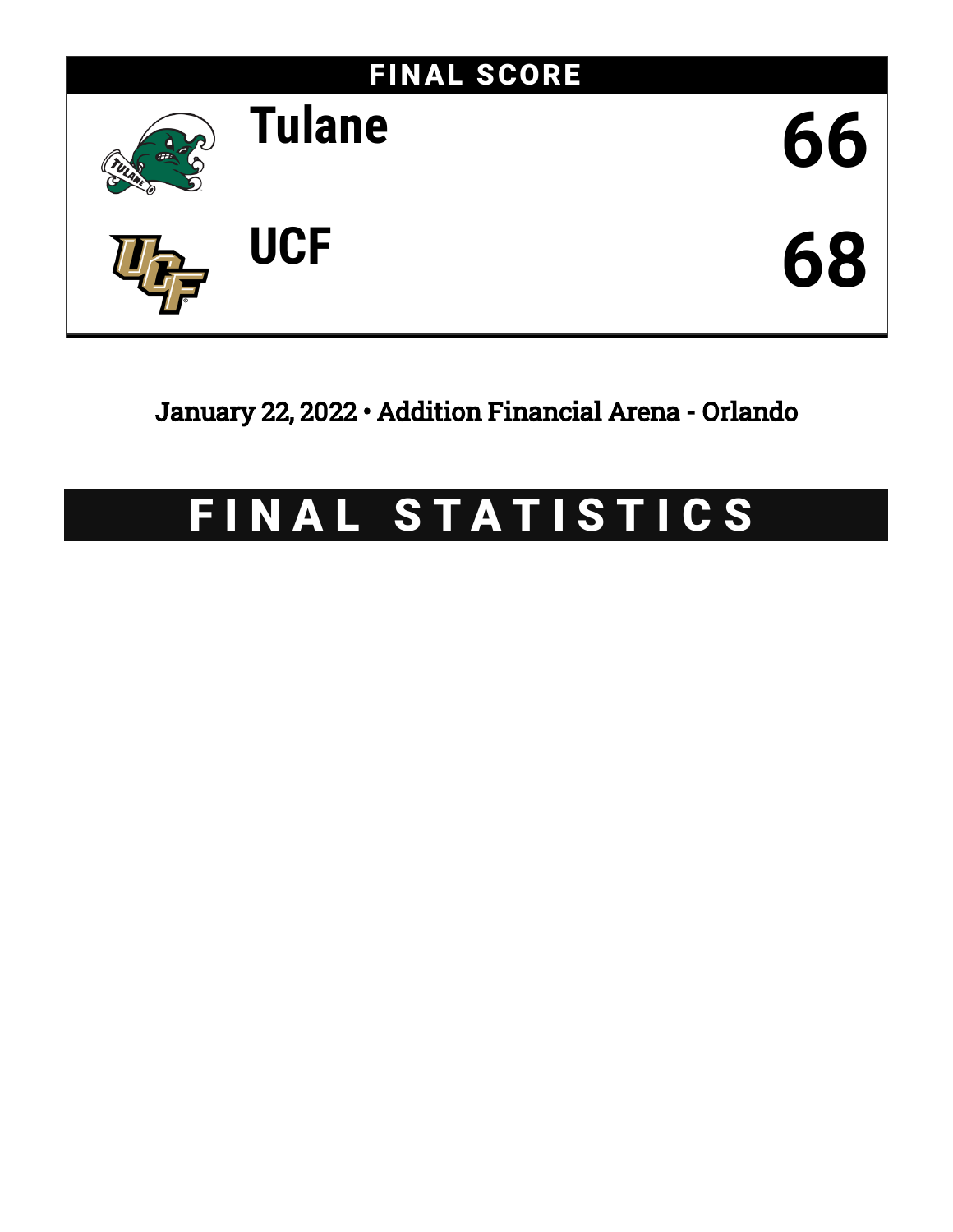#### **Official Box Score Tulane vs UCF Game Totals -- Final Statistics January 22, 2022 at Addition Financial Arena - Orlando**



#### **Tulane 66**

| No. | Player                | S  | <b>Pts</b> | FG       | 3FG      | FТ       | 0R             | DR | TR | PF       | A  | TO | Blk          | Stl | Min        | $+/-$ |
|-----|-----------------------|----|------------|----------|----------|----------|----------------|----|----|----------|----|----|--------------|-----|------------|-------|
| 01  | JAMES, SION           | G  | 9          | $3 - 8$  | $1 - 2$  | $2 - 3$  |                | 4  | 5  |          |    |    |              | 4   | 39         | -4    |
| 03  | COOK, JALEN           | G  | 16         | $6 - 14$ | $2-6$    | $2 - 2$  | $\overline{2}$ | 2  | 4  | 2        | 5  | 3  | 0            |     | 38         | -3    |
| 23  | MCGEE, R.J.           | G  | 3          | $1 - 2$  | $0 - 0$  | $1 - 1$  | 0              | 2  | 2  | 3        | 0  | 0  |              | 0   | 15         | $-15$ |
| 24  | CROSS, KEVIN          | F. | 13         | $5 - 8$  | $0 - 2$  | $3 - 3$  | 0              | 3  | 3  | 1.       | 3  | 5  | 2            | 2   | 22         | $-13$ |
| 25  | <b>FORBES, JAYLEN</b> | G  | 17         | $7 - 21$ | $2 - 14$ | $1 - 1$  | 2              | 3  | 5  | 2        |    | 2  | $\Omega$     | 3   | 37         | 0     |
| 04  | DAYS, NOBAL           | F  | $\Omega$   | $0 - 0$  | $0 - 0$  | $0 - 0$  | 0              | 5  | 5. | 0        |    | 0  | $\Omega$     | 0   | 18         | 11    |
| 20  | <b>BAKER, DEVON</b>   | G  | 8          | $4-6$    | $0 - 1$  | $0-0$    | 0              | 2  | 2  | 3        | 0  | 0  | 0            | 1   | 25         | 15    |
| 22  | SPENCER, SCOTT        | G  | 0          | $0 - 0$  | $0 - 0$  | $0 - 0$  | 0              |    |    |          | 0  | 0  | $\mathbf{0}$ | 0   | 4          | -5    |
| 33  | POPE, TYLAN           | F. | 0          | $0-0$    | $0 - 0$  | $0 - 0$  | 0              | 0  | 0  | $\Omega$ | 0  | 0  | $\Omega$     | 0   | 4          | 4     |
|     | <b>TEAM</b>           |    |            |          |          |          | 2              | 4  | 6  | 0        |    |    |              |     |            |       |
|     | <b>TOTALS</b>         |    |            | 66 26-59 | $5 - 25$ | $9 - 10$ |                | 26 | 33 | 13       | 11 | 12 | 3            | 11  | <b>200</b> |       |

| <b>Shooting By Period</b><br>Period | FG        | FG%   | 3FG      | 3FG%     | FТ       | FT%      |
|-------------------------------------|-----------|-------|----------|----------|----------|----------|
| 1st Half                            | $10 - 29$ | 34%   | $2 - 14$ | 14%      | հ-7      | 86%      |
| 2nd Half                            | $16 - 30$ | 53%   | $3 - 11$ | 27%      | $3-3$    | 100%     |
| Game                                | 26-59     | 44.1% | $5 - 25$ | $20.0\%$ | $9 - 10$ | $90.0\%$ |

*Deadball Rebounds:* 0,0 *Last FG:* 2nd-00:00 *Biggest Run:* 9-0 *Largest lead:* By 13 at 2nd-10:01 *Technical Fouls:* None.

#### **UCF 68**

| No. | Plaver                      | S  | Pts      | FG.      | 3FG       | FT.       | OR | DR | TR            | PF            | A        | TO | <b>B</b> lk | Stl      | Min        | $+/-$          |
|-----|-----------------------------|----|----------|----------|-----------|-----------|----|----|---------------|---------------|----------|----|-------------|----------|------------|----------------|
| 00  | JOHNSON, DARIUS             | G  | 17       | 4-11     | $3-6$     | $6 - 7$   |    |    |               |               | 4        | 3  | 0           |          | 34         | $-4$           |
| 02  | PERRY, DARIUS               | G  | 1.       | $0 - 6$  | $0 - 5$   | $1 - 2$   |    |    | 2             | $\mathcal{P}$ | 2        |    | 0           |          | 21         | $-5$           |
| 03  | ADAMS, ISAIAH               | F. | 5        | $2 - 3$  | $1 - 2$   | $0 - 0$   | 2  | 4  | 6             | 2             | 3        | 3  |             |          | 24         | 6              |
| 22  | <b>GREEN JR., DARIN</b>     | G  | 14       | $5 - 15$ | $4 - 11$  | $0 - 0$   |    | 2  | 3             | $\mathcal{P}$ | 1        | 2  |             | $\Omega$ | 29         | 9              |
| 34  | <b>MBACKE DIONG, CHEIKH</b> | F  | 16       | $8 - 11$ | $0 - 0$   | $0-0$     | 6  | 4  | 10            | 3             | 1        |    | 3           | $\Omega$ | 25         | 3              |
| 11  | FREEMAN, TYEM               | G  | $\Omega$ | $0 - 0$  | $0 - 0$   | $0 - 0$   | 0  | 0  | 0             |               |          |    | 0           | 0        | 7          | $\overline{4}$ |
| 13  | MAHAN, BRANDON              | G  | 10       | $3-8$    | $3 - 7$   | $1 - 2$   | 0  | 3  | 3             | $\Omega$      | 2        |    | 0           | 3        | 28         | 8              |
| 21  | WALKER, C.J.                | F. | 5        | $1 - 4$  | $1 - 2$   | $2 - 2$   | 2  | 4  | 6             | 0             | 0        | 0  | $\Omega$    | 0        | 22         | $-1$           |
| 24  | FULLER JR., DRE             | G  | 0        | $0 - 2$  | $0 - 1$   | $0 - 2$   |    |    | $\mathcal{P}$ | 2             | $\Omega$ |    | 0           | $\Omega$ | 11         | $-10$          |
|     | <b>TEAM</b>                 |    |          |          |           |           | 0  | 0  | $\Omega$      | $\Omega$      |          |    |             |          |            |                |
|     | <b>TOTALS</b>               |    | 68       | 23-60    | $12 - 34$ | $10 - 15$ | 13 | 26 | 39            | 14            | 14       | 14 | 5           | 6        | <b>200</b> |                |

| Game                                | 23-60     | 38.3% | $12 - 34$ | 35.3% | $10 - 15$ | 66.7% |
|-------------------------------------|-----------|-------|-----------|-------|-----------|-------|
| 2nd Half                            | $12 - 29$ | 41%   | $5-17$    | 29%   | $8 - 11$  | 73%   |
| 1st Half                            | 11-31     | 35%   | 7-17      | 41%   | $2 - 4$   | 50%   |
| <b>Shooting By Period</b><br>Period | FG        | FG%   | 3FG       | 3FG%  | FТ        | FT%   |

*Deadball Rebounds:* 3,1 *Last FG:* 2nd-00:49 *Biggest Run:* 14-0 *Largest lead:* By 8 at 1st-03:47 *Technical Fouls:* None.

Per Poss

0.971<br>30/68

1.046 28/65

| Game Notes:                                           | <b>Score</b>                                    | 1st | 2nd             | тот | <b>Points</b>     | TUL | <b>UCF</b> |
|-------------------------------------------------------|-------------------------------------------------|-----|-----------------|-----|-------------------|-----|------------|
| Officials: Bill Jacobson, Chris Beaver, Robert Felder | <b>TUL</b>                                      | 28  | 38              | 66  | In the Paint      | 38  | 22         |
| Attendance: 4508                                      | <b>UCF</b>                                      | 31  | 37              | 68  | Off Turns         | 16  | 23         |
| Start Time: 02:01 PM ET                               |                                                 |     |                 |     | 2nd Chance        |     | 13         |
| End Time: 04:02 PM ET<br>Game Duration: 2:01          | TUL led for 17:28. UCF led for 18:22.           |     |                 |     | <b>Fast Break</b> |     | 15         |
| Conference Game;                                      | Game was tied for 4:11.<br>Times tied: <b>6</b> |     | Lead Changes: 8 |     | Bench             |     | 15         |
|                                                       |                                                 |     |                 |     |                   |     |            |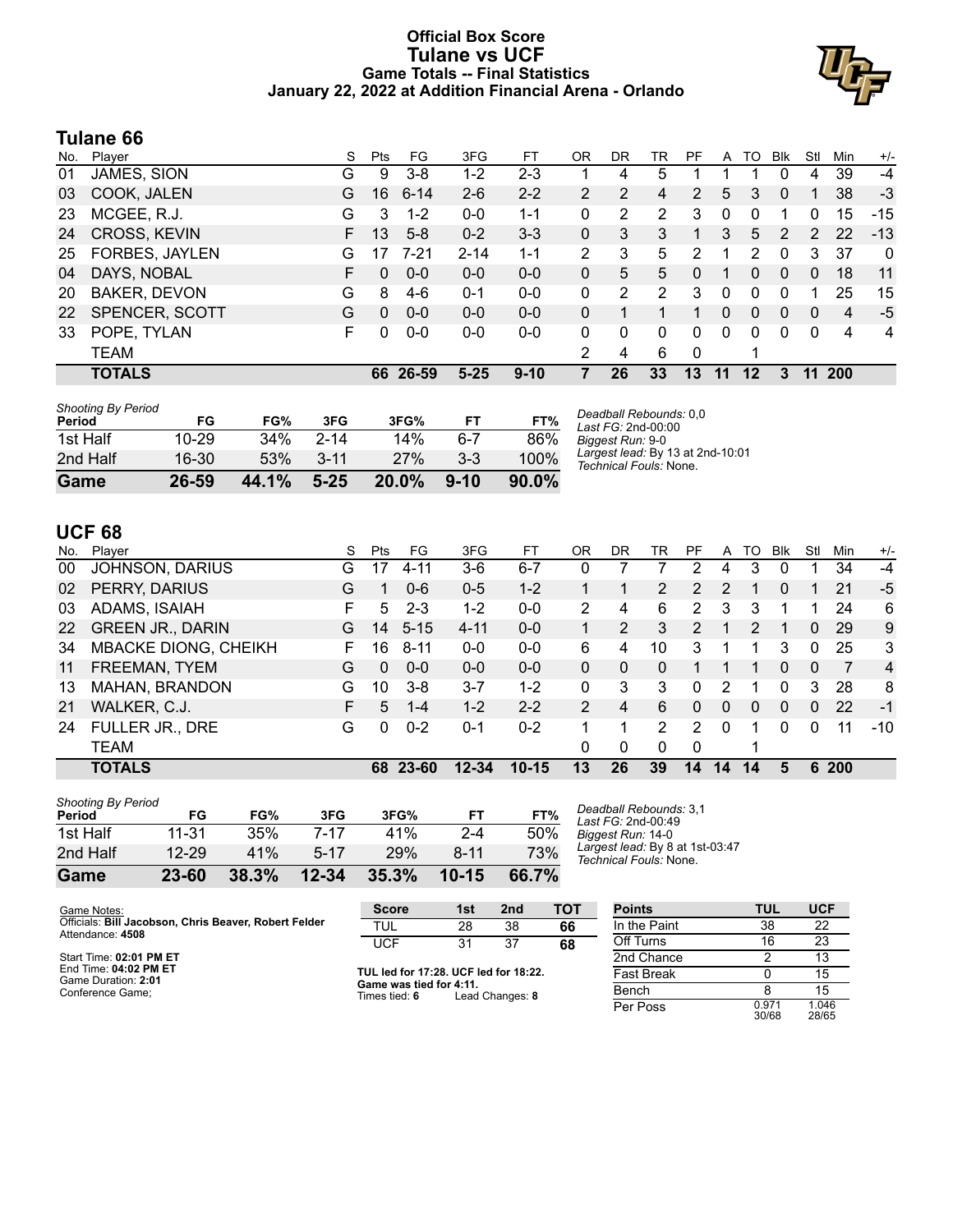#### **Official Box Score Tulane vs UCF First Half Statistics Only January 22, 2022 at Addition Financial Arena - Orlando**



### **Tulane 28**

| No. | Plaver              | S  | <b>Pts</b> | <b>FG</b> | 3FG      | <b>FT</b> | <b>OR</b> | <b>DR</b> | TR             | PF | A        | TO       | <b>B</b> lk  | Stl      | Min | $+/-$ |
|-----|---------------------|----|------------|-----------|----------|-----------|-----------|-----------|----------------|----|----------|----------|--------------|----------|-----|-------|
| 01  | JAMES, SION         | G  |            | $2 - 3$   | $1 - 2$  | $2 - 3$   | 0         | 3         | 3              | 0  | 0        |          |              | 2        | 19  | -5    |
| 03  | COOK, JALEN         | G  | 9          | $3-9$     | $1 - 4$  | $2 - 2$   |           | 1         | $\overline{2}$ | 0  |          |          | 0            | 0        | 18  | $-4$  |
| 23  | MCGEE, R.J.         | G  | $\Omega$   | $0 - 1$   | $0 - 0$  | $0 - 0$   | 0         | 1         |                | 2  | 0        | 0        | $\Omega$     | 0        | 9   | -4    |
| 24  | CROSS, KEVIN        | F. | 6          | $2 - 5$   | $0 - 2$  | $2 - 2$   | 0         |           |                | 0  |          | 3        |              | 0        | 11  | -11   |
| 25  | FORBES, JAYLEN      | G  | 4          | $2 - 9$   | $0 - 5$  | $0 - 0$   | 2         | 2         | 4              | 2  |          |          |              | 3        | 17  | -1    |
| 04  | DAYS, NOBAL         | F. | $\Omega$   | $0 - 0$   | $0 - 0$  | $0 - 0$   | 0         | 2         | $\overline{2}$ | 0  | 0        | 0        | $\mathbf{0}$ | 0        | 9   | 8     |
| 20  | <b>BAKER, DEVON</b> | G  | 2          | $1 - 2$   | $0 - 1$  | $0 - 0$   | 0         | 2         | 2              | 0  | 0        | 0        | $\Omega$     |          | 9   | 3     |
| 22  | SPENCER, SCOTT      | G  | $\Omega$   | $0 - 0$   | $0 - 0$  | $0 - 0$   | 0         |           |                |    | 0        | 0        | 0            | $\Omega$ | 4   | -5    |
| 33  | POPE, TYLAN         | F. | 0          | $0-0$     | $0 - 0$  | $0 - 0$   | 0         | 0         | 0              | 0  | $\Omega$ | $\Omega$ | $\Omega$     | $\Omega$ | 4   | 4     |
|     | <b>TEAM</b>         |    |            |           |          |           |           | 2         | 3              | 0  |          | 0        |              |          |     |       |
|     | <b>TOTALS</b>       |    | 28         | $10 - 29$ | $2 - 14$ | $6 - 7$   |           | 15        | 19             | 5  | 3        | 6        |              | 6        | 100 |       |

| <b>Shooting By Period</b><br>Period | FG        | FG%   | 3FG      | 3FG%     | FT.      | FT%   | Deadball Rebounds: 0,0<br>Last FG Half: TUL 2nd-00:00 |
|-------------------------------------|-----------|-------|----------|----------|----------|-------|-------------------------------------------------------|
| 1st Half                            | $10 - 29$ | 34%   | $2 - 14$ | 14%      | հ-7      | 86%   |                                                       |
| Game                                | 26-59     | 44.1% | $5 - 25$ | $20.0\%$ | $9 - 10$ | 90.0% |                                                       |

#### **UCF 31**

| No. | Plaver                      | S  | <b>Pts</b> | FG      | 3FG      | <b>FT</b> | <b>OR</b>      | <b>DR</b> | TR            | PF            | A        | TO | <b>Blk</b> | Stl | Min | $+/-$          |
|-----|-----------------------------|----|------------|---------|----------|-----------|----------------|-----------|---------------|---------------|----------|----|------------|-----|-----|----------------|
| 00  | <b>JOHNSON, DARIUS</b>      | G  | 9          | $3 - 5$ | $3-5$    | $0 - 0$   | 0              | 5         | 5             |               | 2        | 2  | 0          | 0   | 14  | -3             |
| 02  | PERRY, DARIUS               | G  | 0          | $0 - 4$ | $0 - 3$  | $0 - 0$   | $\Omega$       |           |               | $\mathcal{P}$ | 2        | 0  | $\Omega$   |     | 13  | 9              |
| 03  | ADAMS, ISAIAH               | F  | 0          | $0 - 0$ | $0 - 0$  | $0-0$     | 0              | 3         | 3             | 2             | 2        | 2  |            | 0   | 9   | 1              |
| 22  | <b>GREEN JR., DARIN</b>     | G  | 5          | $2 - 8$ | $1 - 4$  | $0 - 0$   |                |           | 2             |               |          |    |            | 0   | 15  | 4              |
| 34  | <b>MBACKE DIONG, CHEIKH</b> | F  | 6          | $3 - 5$ | $0 - 0$  | $0-0$     | 2              | 0         | 2             |               |          | 0  |            | O   | 11  | $-1$           |
| 11  | FREEMAN, TYEM               | G  | 0          | $0 - 0$ | $0 - 0$  | $0 - 0$   | 0              | 0         | 0             |               |          |    | $\Omega$   | 0   |     | $\overline{4}$ |
| 13  | MAHAN, BRANDON              | G  | 6          | $2 - 4$ | $2 - 3$  | $0 - 0$   | $\Omega$       |           |               | 0             |          |    | 0          | 3   | 11  | 1              |
| 21  | WALKER, C.J.                | F. | 5          | $1 - 3$ | $1 - 1$  | $2 - 2$   | $\overline{2}$ | 3         | 5             | 0             | $\Omega$ | 0  | $\Omega$   | 0   | 12  | 3              |
| 24  | FULLER JR., DRE             | G  | 0          | $0 - 2$ | $0 - 1$  | $0 - 2$   | 1              | 1         | $\mathcal{P}$ | $\mathcal{P}$ | ∩        | 0  | 0          | 0   | 9   | $-3$           |
|     | TEAM                        |    |            |         |          |           | $\Omega$       | 0         | $\Omega$      | 0             |          |    |            |     |     |                |
|     | <b>TOTALS</b>               |    | 31         | 11-31   | $7 - 17$ | $2 - 4$   | 6              | 15        | 21            | 9             | 10       | 8  | 3          | 4   | 100 |                |

| <b>Shooting By Period</b><br>Period | FG        | FG%   | 3FG       | 3FG%  | FТ        | FT%   |
|-------------------------------------|-----------|-------|-----------|-------|-----------|-------|
| 1st Half                            | $11 - 31$ | 35%   | 7-17      | 41%   | $2 - 4$   | 50%   |
| Game                                | $23 - 60$ | 38.3% | $12 - 34$ | 35.3% | $10 - 15$ | 66.7% |

*Deadball Rebounds:* 3,1 *Last FG Half:* UCF 2nd-00:49

| Game Notes:                                                               | <b>Score</b> | 1st | 2 <sub>nd</sub> | TOT | <b>Points (This Period)</b> | TUL            | <b>UCF</b>     |
|---------------------------------------------------------------------------|--------------|-----|-----------------|-----|-----------------------------|----------------|----------------|
| Officials: Bill Jacobson, Chris Beaver, Robert Felder<br>Attendance: 4508 | <b>TUL</b>   | 28  | 38              | 66  | In the Paint                | 14             |                |
|                                                                           | UCF          | 31  | 37              | 68  | Off Turns                   |                |                |
| Start Time: 02:01 PM ET                                                   |              |     |                 |     | 2nd Chance                  |                |                |
| End Time: 04:02 PM ET<br>Game Duration: 2:01                              |              |     |                 |     | Fast Break                  |                | 12             |
| Conference Game:                                                          |              |     |                 |     | Bench                       |                |                |
|                                                                           |              |     |                 |     | Per Poss                    | 0.824<br>13/34 | 0.886<br>12/35 |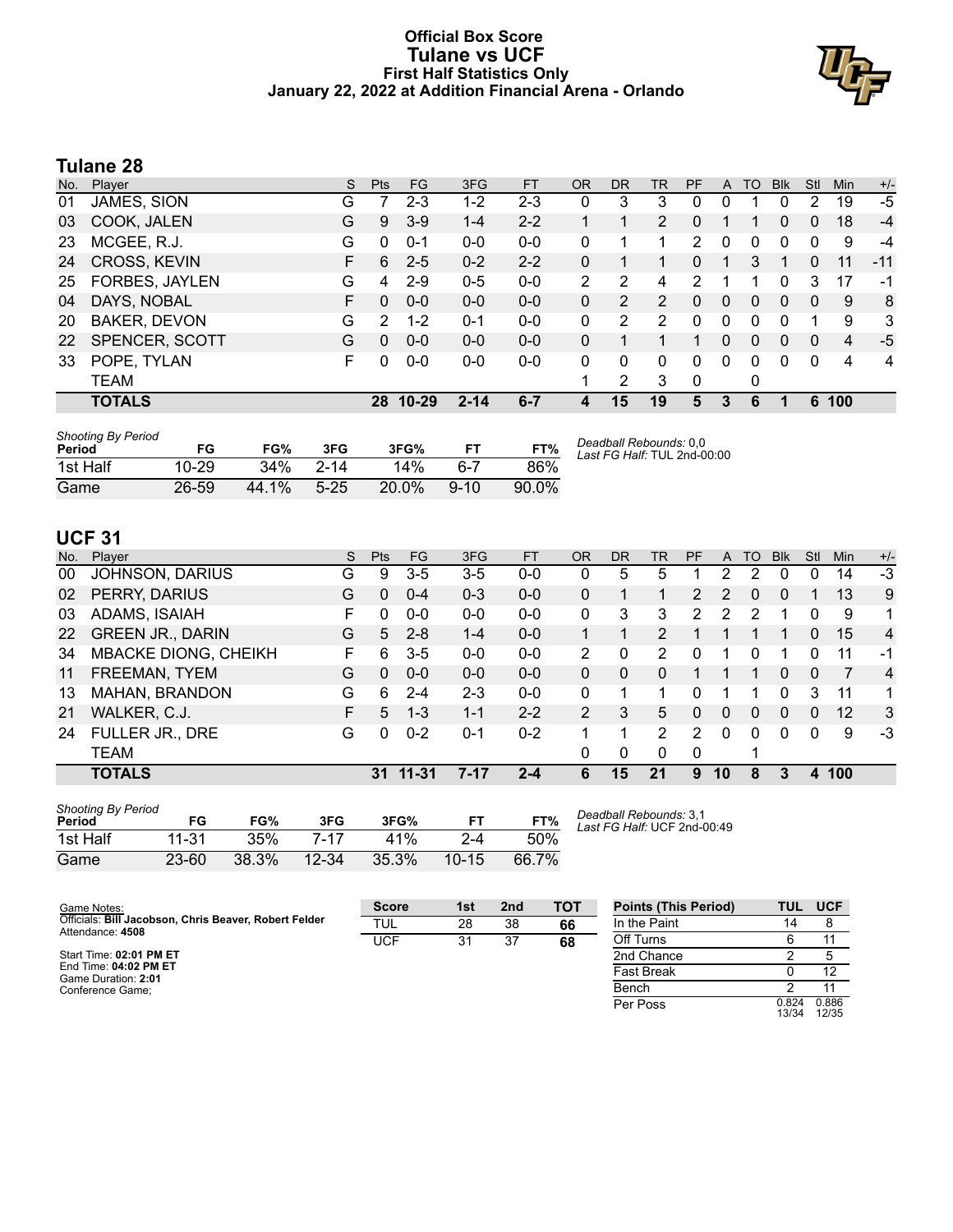#### **Official Play-By-Play Tulane vs UCF First Half January 22, 2022 at Addition Financial Arena - Orlando**



#### **Period 1**

**Starters:**<br>Tulane: 1 JAMES,SION (G); 3 COOK,JALEN (G); 23 MCGEE,R.J. (G); 24 CROSS,KEVIN (F); 25 FORBES,JAYLEN (G);<br>UCF: 0 JOHNSON,DARIUS (G); 2 PERRY,DARIUS (G); 3 ADAMS,ÌSAIAH (F); 22 GREEN JR.,DARIN (G); 34 MBACKE DION

| <b>Time</b>    | <b>VISITORS: Tulane</b>              | <b>Score</b> | <b>Margin</b>  | <b>HOME: UCF</b>                                                        |
|----------------|--------------------------------------|--------------|----------------|-------------------------------------------------------------------------|
| 19:35          |                                      | $2 - 0$      | H <sub>2</sub> | GOOD! LAYUP by GREEN JR., DARIN [PNT]                                   |
| 19:14          | GOOD! LAYUP by CROSS, KEVIN [PNT]    | $2 - 2$      | $\top$         |                                                                         |
| 19:14          | ASSIST by COOK, JALEN                |              |                |                                                                         |
| 19:06          |                                      |              |                | MISSED 3PTR by GREEN JR., DARIN                                         |
| 19:02          | REBOUND (DEF) by JAMES, SION         |              |                |                                                                         |
| 18:52          | MISSED 3PTR by FORBES, JAYLEN        |              |                |                                                                         |
| 18:48          |                                      |              |                | REBOUND (DEF) by JOHNSON, DARIUS                                        |
| 18:45          |                                      |              |                | MISSED 3PTR by PERRY, DARIUS                                            |
| 18:42          | REBOUND (DEF) by TEAM                |              |                |                                                                         |
| 18:29          | MISSED 3PTR by CROSS, KEVIN          |              |                |                                                                         |
| 18:24          |                                      |              |                | REBOUND (DEF) by JOHNSON, DARIUS                                        |
| 18:12          |                                      | $4 - 2$      | H <sub>2</sub> | GOOD! DUNK by MBACKE DIONG, CHEIKH                                      |
| 18:12          |                                      |              |                | ASSIST by ADAMS, ISAIAH                                                 |
| 17:45<br>17:41 |                                      |              |                | FOUL (PERSONAL) by PERRY, DARIUS<br>FOUL (PERSONAL) by GREEN JR., DARIN |
| 17:41          | GOOD! FT by CROSS, KEVIN             | $4 - 3$      | H <sub>1</sub> |                                                                         |
| 17:41          | GOOD! FT by CROSS, KEVIN             | $4 - 4$      | $\top$         |                                                                         |
| 17:23          |                                      | $6 - 4$      | H <sub>2</sub> | GOOD! DUNK by MBACKE DIONG, CHEIKH [PNT]                                |
| 17:23          |                                      |              |                | ASSIST by JOHNSON, DARIUS                                               |
| 17:00          | GOOD! JUMPER by FORBES, JAYLEN [PNT] | $6-6$        | $\mathsf T$    |                                                                         |
| 16:49          |                                      |              |                | MISSED 3PTR by GREEN JR., DARIN                                         |
| 16:45          |                                      |              |                | REBOUND (OFF) by MBACKE DIONG, CHEIKH                                   |
| 16:45          | FOUL (PERSONAL) by MCGEE, R.J.       |              |                |                                                                         |
| 16:38          |                                      | $9-6$        | $H_3$          | GOOD! 3PTR by JOHNSON, DARIUS                                           |
| 16:38          |                                      |              |                | ASSIST by MBACKE DIONG, CHEIKH                                          |
| 16:25          | MISSED JUMPER by FORBES, JAYLEN      |              |                |                                                                         |
| 16:19          |                                      |              |                | REBOUND (DEF) by ADAMS, ISAIAH                                          |
| 16:14          |                                      |              |                | TURNOVER (BADPASS) by JOHNSON, DARIUS                                   |
| 16:14          | STEAL by FORBES, JAYLEN              |              |                |                                                                         |
| 15:58          | GOOD! JUMPER by CROSS, KEVIN [PNT]   | $9 - 8$      | H <sub>1</sub> |                                                                         |
| 15:40          |                                      |              |                |                                                                         |
| 15:26          |                                      |              |                | MISSED 3PTR by JOHNSON, DARIUS                                          |
| 15:21          | REBOUND (DEF) by MCGEE, R.J.         |              |                |                                                                         |
| 15:08          | MISSED LAYUP by CROSS, KEVIN         |              |                |                                                                         |
| 15:08          |                                      |              |                | BLOCK by MBACKE DIONG, CHEIKH                                           |
| 15:03          |                                      |              |                | REBOUND (DEF) by PERRY, DARIUS                                          |
| 14:55          |                                      | $11 - 8$     | H <sub>3</sub> | GOOD! LAYUP by MBACKE DIONG, CHEIKH                                     |
| 14:55          |                                      |              |                | ASSIST by ADAMS, ISAIAH                                                 |
| 14:35          | MISSED 3PTR by CROSS, KEVIN          |              |                |                                                                         |
| 14:32          |                                      |              |                | REBOUND (DEF) by ADAMS, ISAIAH                                          |
| 14:17          |                                      |              |                | FOUL (OFF) by ADAMS, ISAIAH                                             |
| 14:17          |                                      |              |                | TURNOVER (OFFENSIVE) by ADAMS, ISAIAH                                   |
| 14:17          | SUB OUT: MCGEE, R.J.                 |              |                |                                                                         |
| 14:17          | SUB OUT: CROSS, KEVIN                |              |                |                                                                         |
| 14:17          | SUB IN: DAYS, NOBAL                  |              |                |                                                                         |
| 14:17          | SUB IN: BAKER, DEVON                 |              |                |                                                                         |
| 14:02          | MISSED JUMPER by COOK, JALEN         |              |                |                                                                         |
| 14:02          |                                      |              |                | BLOCK by ADAMS, ISAIAH                                                  |
| 13:58          |                                      |              |                | REBOUND (DEF) by GREEN JR., DARIN                                       |
| 13:47          |                                      |              |                | MISSED 3PTR by PERRY, DARIUS                                            |
| 13:44          | REBOUND (DEF) by TEAM                |              |                |                                                                         |
| 13:44<br>13:44 |                                      |              |                | SUB OUT: GREEN JR., DARIN                                               |
| 13:44          |                                      |              |                | SUB OUT: MBACKE DIONG, CHEIKH<br>SUB IN: MAHAN, BRANDON                 |
| 13:44          |                                      |              |                | SUB IN: WALKER, C.J.                                                    |
| 13:44          |                                      |              |                | SUB OUT: PERRY, DARIUS                                                  |
| 13:44          |                                      |              |                | SUB IN: FULLER JR., DRE                                                 |
| 13:36          | GOOD! 3PTR by COOK, JALEN            | $11 - 11$    | $\mathsf{T}$   |                                                                         |
| 13:18          |                                      |              |                | MISSED JUMPER by MAHAN, BRANDON                                         |
| 13:13          | REBOUND (DEF) by DAYS, NOBAL         |              |                |                                                                         |
| 12:57          | MISSED 3PTR by JAMES, SION           |              |                |                                                                         |
| 12:54          |                                      |              |                | REBOUND (DEF) by JOHNSON, DARIUS                                        |
| 12:45          |                                      | $14 - 11$    | H <sub>3</sub> | GOOD! 3PTR by JOHNSON, DARIUS                                           |
| 12:45          |                                      |              |                | ASSIST by MAHAN, BRANDON                                                |
| 12:23          | GOOD! LAYUP by COOK, JALEN           | $14-13$      | H <sub>1</sub> |                                                                         |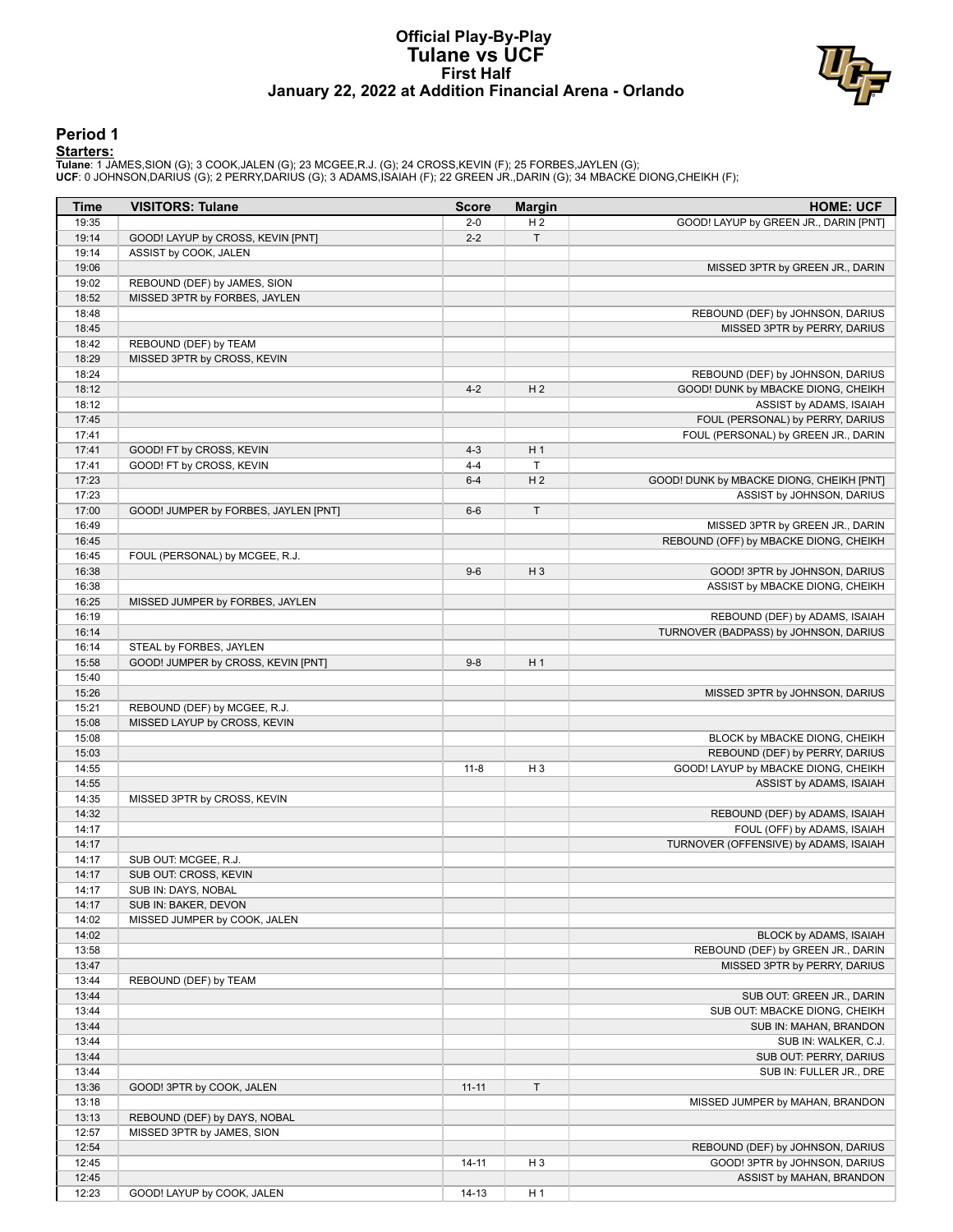| <b>Time</b>    | <b>VISITORS: Tulane</b>             | <b>Score</b> | <b>Margin</b>  | <b>HOME: UCF</b>                                         |
|----------------|-------------------------------------|--------------|----------------|----------------------------------------------------------|
| 12:10          |                                     |              |                | MISSED 3PTR by JOHNSON, DARIUS                           |
| 12:05          | REBOUND (DEF) by DAYS, NOBAL        |              |                |                                                          |
| 11:51          | MISSED 3PTR by BAKER, DEVON         |              |                |                                                          |
| 11:47          |                                     |              |                | REBOUND (DEF) by JOHNSON, DARIUS                         |
| 11:40          |                                     |              |                | MISSED 3PTR by FULLER JR., DRE                           |
| 11:36          | REBOUND (DEF) by COOK, JALEN        |              |                |                                                          |
| 11:25          | MISSED 3PTR by FORBES, JAYLEN       |              |                |                                                          |
| 11:21          |                                     |              |                | REBOUND (DEF) by ADAMS, ISAIAH                           |
| 11:15          |                                     |              |                | TURNOVER (LOSTBALL) by ADAMS, ISAIAH                     |
| 11:15          | STEAL by BAKER, DEVON               |              |                |                                                          |
| 11:04          |                                     |              |                | FOUL (PERSONAL) by ADAMS, ISAIAH                         |
| 11:04          |                                     |              |                |                                                          |
| 11:04          |                                     |              |                | SUB OUT: JOHNSON, DARIUS                                 |
| 11:04<br>11:04 |                                     |              |                | SUB OUT: ADAMS, ISAIAH                                   |
| 11:04          |                                     |              |                | SUB IN: PERRY, DARIUS                                    |
| 11:04          | SUB OUT: JAMES, SION                |              |                | SUB IN: FREEMAN, TYEM                                    |
| 11:04          | SUB IN: MCGEE, R.J.                 |              |                |                                                          |
| 10:58          | MISSED 3PTR by FORBES, JAYLEN       |              |                |                                                          |
| 10:54          | REBOUND (OFF) by FORBES, JAYLEN     |              |                |                                                          |
| 10:46          | MISSED JUMPER by COOK, JALEN        |              |                |                                                          |
| 10:43          | REBOUND (OFF) by COOK, JALEN        |              |                |                                                          |
| 10:42          | GOOD! LAYUP by COOK, JALEN          | $14 - 15$    | V <sub>1</sub> |                                                          |
| 10:11          |                                     |              |                | TURNOVER (SHOTCLOCK) by TEAM                             |
| 09:57          | MISSED 3PTR by COOK, JALEN          |              |                |                                                          |
| 09:53          |                                     |              |                | REBOUND (DEF) by WALKER, C.J.                            |
| 09:47          |                                     |              |                | MISSED 3PTR by PERRY, DARIUS                             |
| 09:44          | REBOUND (DEF) by BAKER, DEVON       |              |                |                                                          |
| 09:44          |                                     |              |                | FOUL (PERSONAL) by FULLER JR., DRE                       |
| 09:44          | SUB OUT: DAYS, NOBAL                |              |                |                                                          |
| 09:44          | SUB OUT: FORBES, JAYLEN             |              |                |                                                          |
| 09:44          | SUB IN: JAMES, SION                 |              |                |                                                          |
| 09:44          | SUB IN: CROSS, KEVIN                |              |                |                                                          |
| 09:24          | TURNOVER (BADPASS) by CROSS, KEVIN  |              |                |                                                          |
| 09:24          |                                     |              |                | STEAL by MAHAN, BRANDON                                  |
| 09:18          |                                     |              |                | TURNOVER (LOSTBALL) by FREEMAN, TYEM                     |
| 09:18          | STEAL by JAMES, SION                |              |                |                                                          |
| 08:50          | MISSED LAYUP by MCGEE, R.J.         |              |                |                                                          |
| 08:45          |                                     |              |                | REBOUND (DEF) by WALKER, C.J.                            |
| 08:43          |                                     | $17 - 15$    | H <sub>2</sub> | GOOD! 3PTR by MAHAN, BRANDON [FB]                        |
| 08:43          |                                     |              |                | ASSIST by FREEMAN, TYEM                                  |
| 08:19          | TURNOVER (TRAVEL) by JAMES, SION    |              |                |                                                          |
| 08:19          |                                     |              |                | SUB OUT: FULLER JR., DRE                                 |
| 08:19<br>08:05 |                                     |              |                | SUB IN: GREEN JR., DARIN<br>MISSED DUNK by PERRY, DARIUS |
| 08:05          |                                     |              |                | REBOUND (OFF) by WALKER, C.J.                            |
| 08:05          | BLOCK by CROSS, KEVIN               |              |                |                                                          |
| 08:01          | FOUL (PERSONAL) by MCGEE, R.J.      |              |                |                                                          |
| 08:00          |                                     |              |                |                                                          |
| 08:00          | SUB OUT: COOK, JALEN                |              |                |                                                          |
| 08:00          | SUB OUT: MCGEE, R.J.                |              |                |                                                          |
| 08:00          | SUB IN: SPENCER, SCOTT              |              |                |                                                          |
| 08:00          | SUB IN: FORBES, JAYLEN              |              |                |                                                          |
| 08:00          |                                     | 18-15        | H <sub>3</sub> | GOOD! FT by WALKER, C.J.                                 |
| 08:00          |                                     | 19-15        | H <sub>4</sub> | GOOD! FT by WALKER, C.J.                                 |
| 07:47          | GOOD! 3PTR by JAMES, SION           | 19-18        | H <sub>1</sub> |                                                          |
| 07:47          | ASSIST by CROSS, KEVIN              |              |                |                                                          |
| 07:25          |                                     |              |                | MISSED 3PTR by MAHAN, BRANDON                            |
| 07:21          |                                     |              |                | REBOUND (OFF) by GREEN JR., DARIN                        |
| 07:19          |                                     |              |                | MISSED JUMPER by WALKER, C.J.                            |
| 07:15          | REBOUND (DEF) by CROSS, KEVIN       |              |                |                                                          |
| 06:52          |                                     |              |                | FOUL (PERSONAL) by FREEMAN, TYEM                         |
| 06:52          | SUB OUT: BAKER, DEVON               |              |                |                                                          |
| 06:52          | SUB IN: COOK, JALEN                 |              |                |                                                          |
| 06:45          | TURNOVER (LOSTBALL) by COOK, JALEN  |              |                |                                                          |
| 06:45          |                                     |              |                | STEAL by PERRY, DARIUS                                   |
| 06:36          |                                     |              |                | MISSED 3PTR by GREEN JR., DARIN                          |
| 06:31          | REBOUND (DEF) by SPENCER, SCOTT     |              |                |                                                          |
| 06:12          | TURNOVER (BADPASS) by CROSS, KEVIN  |              |                |                                                          |
| 06:12          |                                     |              |                | STEAL by MAHAN, BRANDON                                  |
| 06:06          |                                     | $22 - 18$    | H4             | GOOD! 3PTR by MAHAN, BRANDON [FB]                        |
| 06:06<br>05:34 |                                     |              |                | ASSIST by GREEN JR., DARIN                               |
| 05:34          | TURNOVER (LOSTBALL) by CROSS, KEVIN |              |                | STEAL by MAHAN, BRANDON                                  |
| 05:29          |                                     | $25-18$      | H 7            | GOOD! 3PTR by GREEN JR., DARIN [FB]                      |
| 05:29          |                                     |              |                | ASSIST by PERRY, DARIUS                                  |
|                |                                     |              |                |                                                          |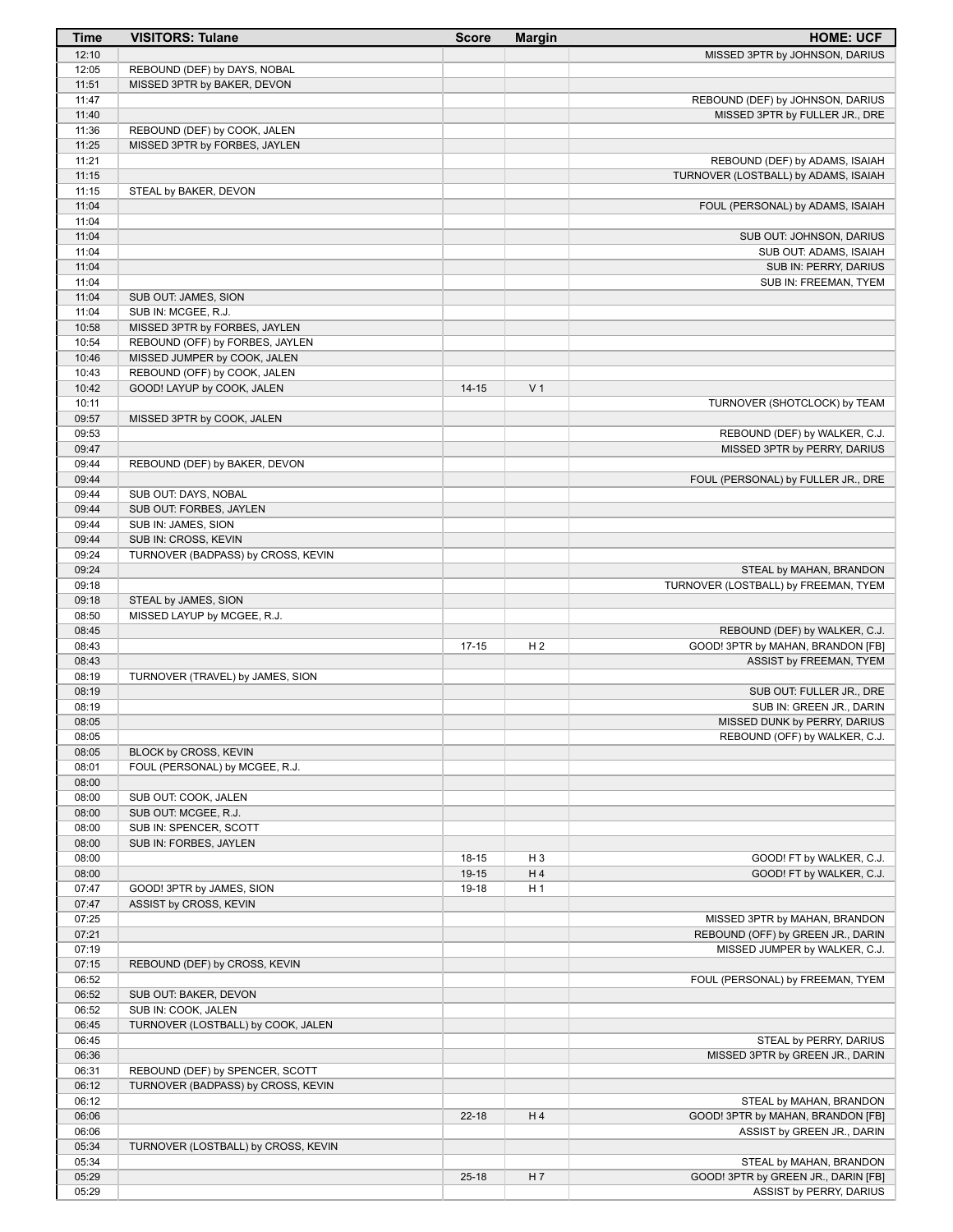| Time           | <b>VISITORS: Tulane</b>                                       | <b>Score</b> | <b>Margin</b>  | <b>HOME: UCF</b>                                                    |
|----------------|---------------------------------------------------------------|--------------|----------------|---------------------------------------------------------------------|
| 05:09          | MISSED JUMPER by FORBES, JAYLEN                               |              |                |                                                                     |
| 05:05          |                                                               |              |                | REBOUND (DEF) by MAHAN, BRANDON                                     |
| 05:05<br>05:05 | FOUL (PERSONAL) by FORBES, JAYLEN                             |              |                |                                                                     |
| 05:05          |                                                               |              |                | SUB OUT: FREEMAN, TYEM<br>SUB OUT: MAHAN, BRANDON                   |
| 05:05          |                                                               |              |                | SUB IN: JOHNSON, DARIUS                                             |
| 05:05          |                                                               |              |                | SUB IN: MBACKE DIONG, CHEIKH                                        |
| 05:05          | SUB OUT: CROSS, KEVIN                                         |              |                |                                                                     |
| 05:05          | SUB IN: DAYS, NOBAL                                           |              |                |                                                                     |
| 05:05<br>05:05 |                                                               |              |                | SUB OUT: PERRY, DARIUS<br>SUB IN: FULLER JR., DRE                   |
| 04:48          | FOUL (PERSONAL) by SPENCER, SCOTT                             |              |                |                                                                     |
| 04:48          |                                                               |              |                | MISSED FT by FULLER JR., DRE                                        |
| 04:48          |                                                               |              |                | REBOUND (OFF) by TEAM                                               |
| 04:48          |                                                               |              |                | MISSED FT by FULLER JR., DRE                                        |
| 04:46          | REBOUND (DEF) by FORBES, JAYLEN                               |              |                |                                                                     |
| 04:36<br>04:36 | MISSED LAYUP by COOK, JALEN                                   |              |                | BLOCK by GREEN JR., DARIN                                           |
| 04:34          | REBOUND (OFF) by TEAM                                         |              |                |                                                                     |
| 04:29          |                                                               |              |                | FOUL (PERSONAL) by JOHNSON, DARIUS                                  |
| 04:29          | MISSED FT by JAMES, SION                                      |              |                |                                                                     |
| 04:28          |                                                               |              |                | REBOUND (DEF) by WALKER, C.J.                                       |
| 04:13          |                                                               |              |                | MISSED LAYUP by MBACKE DIONG, CHEIKH                                |
| 04:11<br>04:10 |                                                               |              |                | REBOUND (OFF) by FULLER JR., DRE<br>MISSED LAYUP by FULLER JR., DRE |
| 04:10          | REBOUND (DEF) by JAMES, SION                                  |              |                |                                                                     |
| 04:10          | SUB OUT: SPENCER, SCOTT                                       |              |                |                                                                     |
| 04:10          | SUB IN: POPE, TYLAN                                           |              |                |                                                                     |
| 03:58          | GOOD! LAYUP by FORBES, JAYLEN                                 | 25-20        | H <sub>5</sub> |                                                                     |
| 03:47          |                                                               | 28-20        | H 8            | GOOD! 3PTR by WALKER, C.J.                                          |
| 03:47<br>03:31 | MISSED 3PTR by FORBES, JAYLEN                                 |              |                | ASSIST by JOHNSON, DARIUS                                           |
| 03:28          |                                                               |              |                | REBOUND (DEF) by JOHNSON, DARIUS                                    |
| 03:21          |                                                               |              |                | MISSED JUMPER by GREEN JR., DARIN                                   |
| 03:17          |                                                               |              |                | REBOUND (OFF) by WALKER, C.J.                                       |
| 03:13          |                                                               |              |                | MISSED JUMPER by GREEN JR., DARIN                                   |
| 03:09<br>02:56 | REBOUND (DEF) by FORBES, JAYLEN<br>MISSED 3PTR by COOK, JALEN |              |                |                                                                     |
| 02:53          | REBOUND (OFF) by FORBES, JAYLEN                               |              |                |                                                                     |
| 02:51          | MISSED 3PTR by FORBES, JAYLEN                                 |              |                |                                                                     |
| 02:48          |                                                               |              |                | REBOUND (DEF) by FULLER JR., DRE                                    |
| 02:33          |                                                               |              |                | MISSED JUMPER by WALKER, C.J.                                       |
| 02:32          |                                                               |              |                | REBOUND (OFF) by MBACKE DIONG, CHEIKH                               |
| 02:31<br>02:30 | REBOUND (DEF) by JAMES, SION                                  |              |                | MISSED LAYUP by MBACKE DIONG, CHEIKH                                |
| 02:28          |                                                               |              |                | FOUL (PERSONAL) by FULLER JR., DRE                                  |
| 02:28          | GOOD! FT by JAMES, SION                                       | 28-21        | H 7            |                                                                     |
| 02:28          | GOOD! FT by JAMES, SION                                       | 28-22        | H <sub>6</sub> |                                                                     |
| 02:27          |                                                               |              |                |                                                                     |
| 02:27<br>02:27 |                                                               |              |                | SUB OUT: WALKER, C.J.                                               |
| 02:27          |                                                               |              |                | SUB OUT: FULLER JR., DRE<br>SUB IN: FREEMAN, TYEM                   |
| 02:27          |                                                               |              |                | SUB IN: MAHAN, BRANDON                                              |
| 02:22          |                                                               |              |                | TURNOVER (LOSTBALL) by MAHAN, BRANDON                               |
| 02:22          | STEAL by FORBES, JAYLEN                                       |              |                |                                                                     |
| 02:11          | GOOD! DUNK by JAMES, SION                                     | 28-24        | H 4            |                                                                     |
| 02:11<br>02:04 | ASSIST by FORBES, JAYLEN                                      |              |                | TURNOVER (LOSTBALL) by JOHNSON, DARIUS                              |
| 02:04          | STEAL by FORBES, JAYLEN                                       |              |                |                                                                     |
| 01:59          | FOUL (OFF) by FORBES, JAYLEN                                  |              |                |                                                                     |
| 01:59          | TURNOVER (OFFENSIVE) by FORBES, JAYLEN                        |              |                |                                                                     |
| 01:56          |                                                               |              |                | SUB OUT: FREEMAN, TYEM                                              |
| 01:56          |                                                               |              |                | SUB IN: PERRY, DARIUS                                               |
| 01:56<br>01:56 | SUB OUT: FORBES, JAYLEN<br>SUB IN: BAKER, DEVON               |              |                |                                                                     |
| 01:51          |                                                               | $31 - 24$    | H 7            | GOOD! 3PTR by JOHNSON, DARIUS [FB]                                  |
| 01:51          |                                                               |              |                | ASSIST by PERRY, DARIUS                                             |
| 01:26          | GOOD! JUMPER by BAKER, DEVON                                  | 31-26        | H <sub>5</sub> |                                                                     |
| 01:09          |                                                               |              |                | MISSED JUMPER by GREEN JR., DARIN                                   |
| 01:05          | REBOUND (DEF) by BAKER, DEVON                                 |              |                |                                                                     |
| 00:50<br>00:50 | GOOD! FT by COOK, JALEN                                       | $31 - 27$    | H 4            | FOUL (PERSONAL) by PERRY, DARIUS                                    |
| 00:50          |                                                               |              |                | SUB OUT: PERRY, DARIUS                                              |
| 00:50          |                                                               |              |                | SUB IN: FULLER JR., DRE                                             |
| 00:50          | GOOD! FT by COOK, JALEN                                       | $31 - 28$    | $H_3$          |                                                                     |
| 00:50          | SUB OUT: COOK, JALEN                                          |              |                |                                                                     |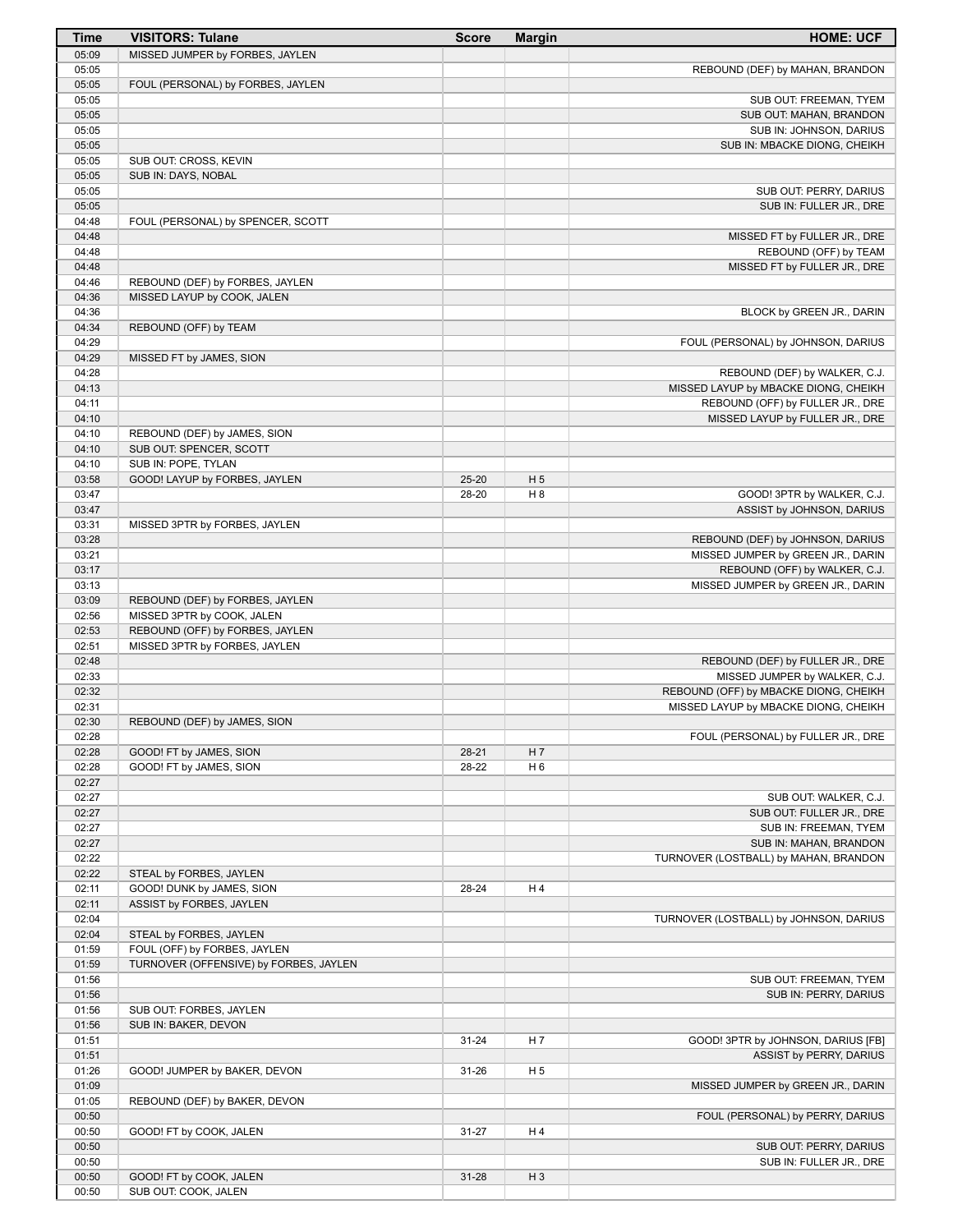| <b>Time</b> | <b>VISITORS: Tulane</b>    | <b>Score</b> | <b>Margin</b> | <b>HOME: UCF</b>                       |
|-------------|----------------------------|--------------|---------------|----------------------------------------|
| 00:50       | SUB IN: MCGEE, R.J.        |              |               |                                        |
| 00:41       |                            |              |               | TIMEOUT 30SEC                          |
| 00:21       |                            |              |               | TURNOVER (BADPASS) by GREEN JR., DARIN |
| 00:21       | STEAL by JAMES, SION       |              |               |                                        |
| 00:18       | TIMEOUT 30SEC              |              |               |                                        |
| 00:18       |                            |              |               | SUB OUT: MBACKE DIONG, CHEIKH          |
| 00:18       |                            |              |               | SUB IN: WALKER, C.J.                   |
| 00:18       | SUB OUT: DAYS, NOBAL       |              |               |                                        |
| 00:18       | SUB OUT: MCGEE, R.J.       |              |               |                                        |
| 00:18       | SUB OUT: POPE, TYLAN       |              |               |                                        |
| 00:18       | SUB IN: COOK, JALEN        |              |               |                                        |
| 00:18       | SUB IN: CROSS, KEVIN       |              |               |                                        |
| 00:18       | SUB IN: FORBES, JAYLEN     |              |               |                                        |
| 00:02       | MISSED 3PTR by COOK, JALEN |              |               |                                        |
| 00:01       |                            |              |               | REBOUND (DEF) by TEAM                  |

## **Tulane 28, UCF 31**

| <b>Points (This Period)</b> | TUL            | <b>UCF</b>     |
|-----------------------------|----------------|----------------|
| In the Paint                | 14             |                |
| Off Turns                   | 6              |                |
| 2nd Chance                  | っ              | 5              |
| <b>Fast Break</b>           |                | 12             |
| Bench                       | າ              |                |
| Per Poss                    | 0.824<br>13/34 | 0.886<br>12/35 |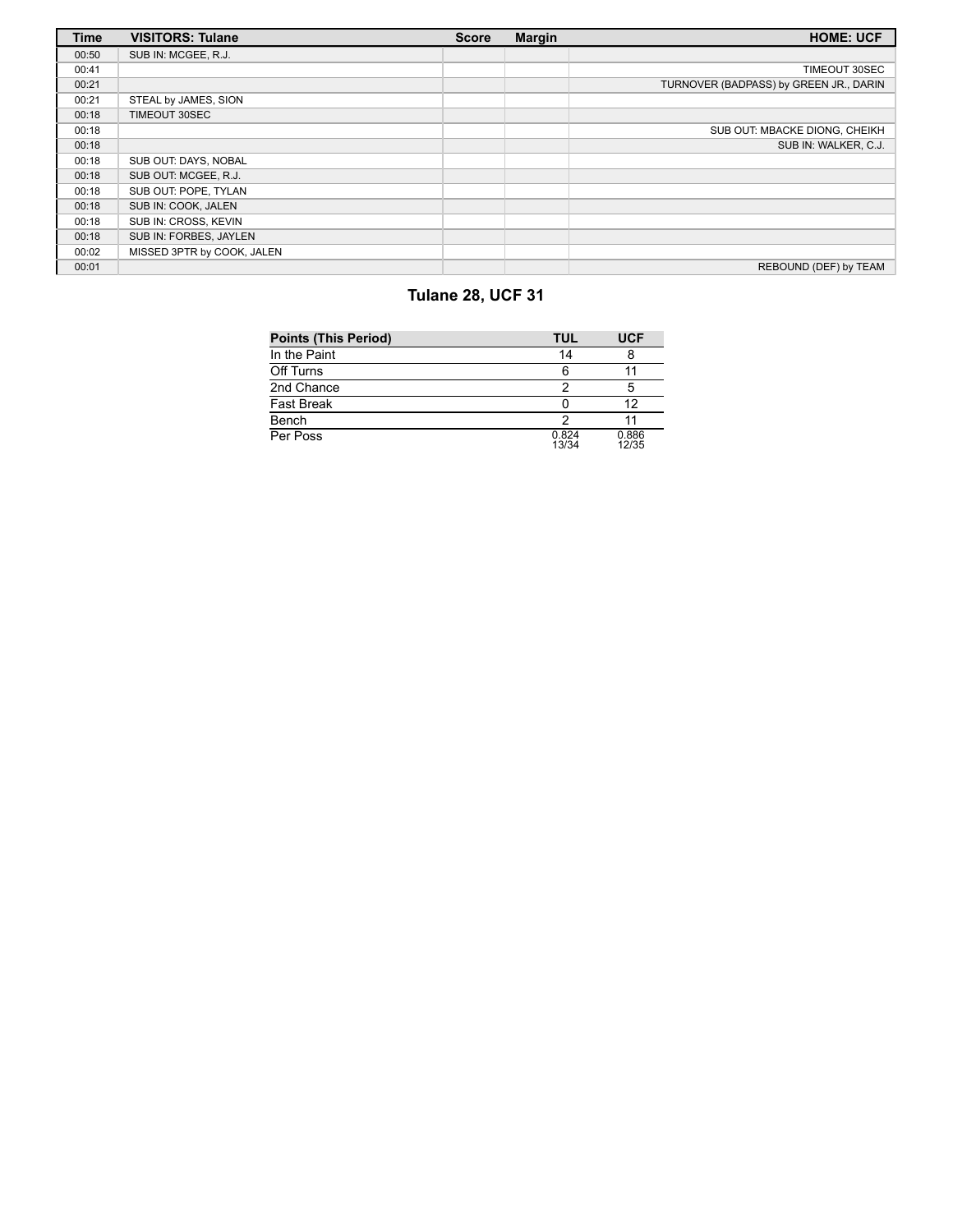#### **Official Box Score Tulane vs UCF Second Half Statistics Only January 22, 2022 at Addition Financial Arena - Orlando**



#### **Tulane 38**

| No. | Player                | S  | <b>Pts</b> | FG.      | 3FG      | <b>FT</b> | <b>OR</b> | <b>DR</b> | TR       | PF | A              | TO            | <b>Blk</b>   | Stl           | Min          | $+/-$        |
|-----|-----------------------|----|------------|----------|----------|-----------|-----------|-----------|----------|----|----------------|---------------|--------------|---------------|--------------|--------------|
| 01  | JAMES, SION           | G  | 2          | $1-5$    | $0 - 0$  | $0-0$     |           |           | 2        |    |                | 0             | 0            | 2             | 20           | 1.           |
| 03  | COOK, JALEN           | G  | 7          | $3-5$    | $1 - 2$  | $0 - 0$   |           |           | 2        | 2  | 4              | 2             | $\Omega$     |               | 19           | $\mathbf{1}$ |
| 23  | MCGEE, R.J.           | G  | 3          | $1 - 1$  | $0 - 0$  | $1 - 1$   | 0         |           |          |    | 0              | 0             |              | 0             | 6            | -11          |
| 24  | <b>CROSS, KEVIN</b>   | F. |            | $3 - 3$  | $0 - 0$  | $1 - 1$   | 0         | 2         | 2        | 1  | $\overline{2}$ | $\mathcal{P}$ |              | $\mathcal{P}$ | 11           | $-2$         |
| 25  | <b>FORBES, JAYLEN</b> | G  | 13         | $5 - 12$ | $2-9$    | $1 - 1$   | 0         | 1         |          | 0  | 0              | 1             | 0            | $\Omega$      | 20           | 1.           |
| 04  | DAYS, NOBAL           | F. | 0          | $0 - 0$  | $0-0$    | $0 - 0$   | 0         | 3         | 3        | 0  | 1              | 0             | $\mathbf{0}$ | $\Omega$      | 9            | 3            |
| 20  | <b>BAKER, DEVON</b>   | G  | 6          | $3 - 4$  | $0 - 0$  | $0 - 0$   | 0         | 0         | $\Omega$ | 3  | 0              | 0             | 0            | 0             | 15           | -1           |
| 22  | SPENCER, SCOTT        | G  | 0          | $0 - 0$  | $0 - 0$  | $0 - 0$   | 0         | $\Omega$  | 0        | 0  | $\Omega$       | 0             | $\Omega$     | $\Omega$      | $\mathbf{0}$ | $\mathbf{0}$ |
| 33  | POPE, TYLAN           | F. | 0          | $0-0$    | $0-0$    | $0 - 0$   | 0         | 0         | 0        | 0  | $\Omega$       | 0             | 0            | $\Omega$      | $\mathbf{0}$ | $\mathbf{0}$ |
|     | TEAM                  |    |            |          |          |           | 1         | 2         | 3        | 0  |                |               |              |               |              |              |
|     | <b>TOTALS</b>         |    |            | 38 16-30 | $3 - 11$ | $3 - 3$   | 3         | 11        | 14       | 8  | 8              | 6             | 2            |               | 5 100        |              |
|     |                       |    |            |          |          |           |           |           |          |    |                |               |              |               |              |              |

| <b>Shooting By Period</b><br>Period | FG    | FG%   | 3FG      | 3FG%     | FТ       | FT%   | Deadball Rebounds: 0,0<br>Last FG Half: TUL - |
|-------------------------------------|-------|-------|----------|----------|----------|-------|-----------------------------------------------|
| 2nd Half                            | 16-30 | 53%   | $3 - 11$ | 27%      | $3-3$    | 100%  |                                               |
| Game                                | 26-59 | 44.1% | $5 - 25$ | $20.0\%$ | $9 - 10$ | 90.0% |                                               |

#### **UCF 37**

| No. | Player                      | S  | <b>Pts</b> | <b>FG</b> | 3FG     | FT       | <b>OR</b> | DR | TR             | <b>PF</b> | A | TO | <b>B</b> lk | Stl         | Min      | $+/-$          |
|-----|-----------------------------|----|------------|-----------|---------|----------|-----------|----|----------------|-----------|---|----|-------------|-------------|----------|----------------|
| 00  | JOHNSON, DARIUS             | G  | 8          | 1-6       | $0 - 1$ | $6 - 7$  | 0         | 2  | 2              |           | 2 |    |             |             | 20       | $-1$           |
| 02  | PERRY, DARIUS               | G  |            | $0 - 2$   | $0 - 2$ | $1 - 2$  |           | 0  |                | 0         | 0 |    | 0           | 0           | 8        | $-14$          |
| 03  | ADAMS, ISAIAH               | F. | 5          | $2 - 3$   | $1 - 2$ | $0 - 0$  | 2         |    | 3              | 0         |   |    | 0           |             | 15       | 5              |
| 22  | <b>GREEN JR., DARIN</b>     | G  | 9          | $3 - 7$   | $3 - 7$ | $0 - 0$  | 0         |    |                |           | 0 |    | 0           | 0           | 14       | 5              |
| 34  | <b>MBACKE DIONG, CHEIKH</b> | F. | 10         | $5-6$     | $0 - 0$ | $0-0$    | 4         | 4  | 8              | 3         | 0 |    | 2           | 0           | 14       | $\overline{4}$ |
| 11  | FREEMAN, TYEM               | G  | 0          | $0 - 0$   | $0 - 0$ | $0 - 0$  | 0         | 0  | 0              | 0         | 0 | 0  | 0           | 0           | $\Omega$ | $\mathbf{0}$   |
| 13  | MAHAN, BRANDON              | G  | 4          | 1-4       | $1 - 4$ | $1 - 2$  | 0         | 2  | $\overline{2}$ | 0         |   | 0  | 0           | 0           | 17       | 7              |
| 21  | WALKER, C.J.                | F. | $\Omega$   | $0 - 1$   | $0 - 1$ | $0 - 0$  | 0         |    |                | 0         | 0 | 0  | 0           | 0           | 10       | $-4$           |
| 24  | FULLER JR., DRE             | G  | 0          | $0 - 0$   | $0 - 0$ | $0 - 0$  | 0         | 0  | $\Omega$       | 0         | 0 |    | 0           | 0           | 2        | $-7$           |
|     | TEAM                        |    |            |           |         |          | 0         | 0  | $\Omega$       | 0         |   | 0  |             |             |          |                |
|     | <b>TOTALS</b>               |    | 37         | $12 - 29$ | $5-17$  | $8 - 11$ |           | 11 | 18             | 5         | 4 | 6  | 2           | $\mathbf 2$ | 100      |                |
|     |                             |    |            |           |         |          |           |    |                |           |   |    |             |             |          |                |

| <b>Shooting By Period</b><br>Period | FG        | FG%   | 3FG       | 3FG%  | FТ        | FT%   |
|-------------------------------------|-----------|-------|-----------|-------|-----------|-------|
| 2nd Half                            | $12 - 29$ | 41%   | 5-17      | 29%   | 8-11      | 73%   |
| Game                                | $23 - 60$ | 38.3% | $12 - 34$ | 35.3% | $10 - 15$ | 66.7% |

*Deadball Rebounds:* 3,1 *Last FG Half:* UCF -

| Game Notes:                                                               | <b>Score</b> | 1st | 2 <sub>nd</sub> | <b>TOT</b> | <b>Points (This Period)</b> | <b>TUL</b>    | <b>UCF</b>     |
|---------------------------------------------------------------------------|--------------|-----|-----------------|------------|-----------------------------|---------------|----------------|
| Officials: Bill Jacobson, Chris Beaver, Robert Felder<br>Attendance: 4508 | TUL          | 28  | 38              | 66         | In the Paint                | 24            | 14             |
|                                                                           | UCF          | 31  | 37              | 68         | Off Turns                   |               | 12             |
| Start Time: 02:01 PM ET                                                   |              |     |                 |            | 2nd Chance                  |               |                |
| End Time: 04:02 PM ET<br>Game Duration: 2:01                              |              |     |                 |            | <b>Fast Break</b>           |               |                |
| Conference Game:                                                          |              |     |                 |            | Bench                       |               |                |
|                                                                           |              |     |                 |            | Per Poss                    | .118<br>18/34 | 1.156<br>16/32 |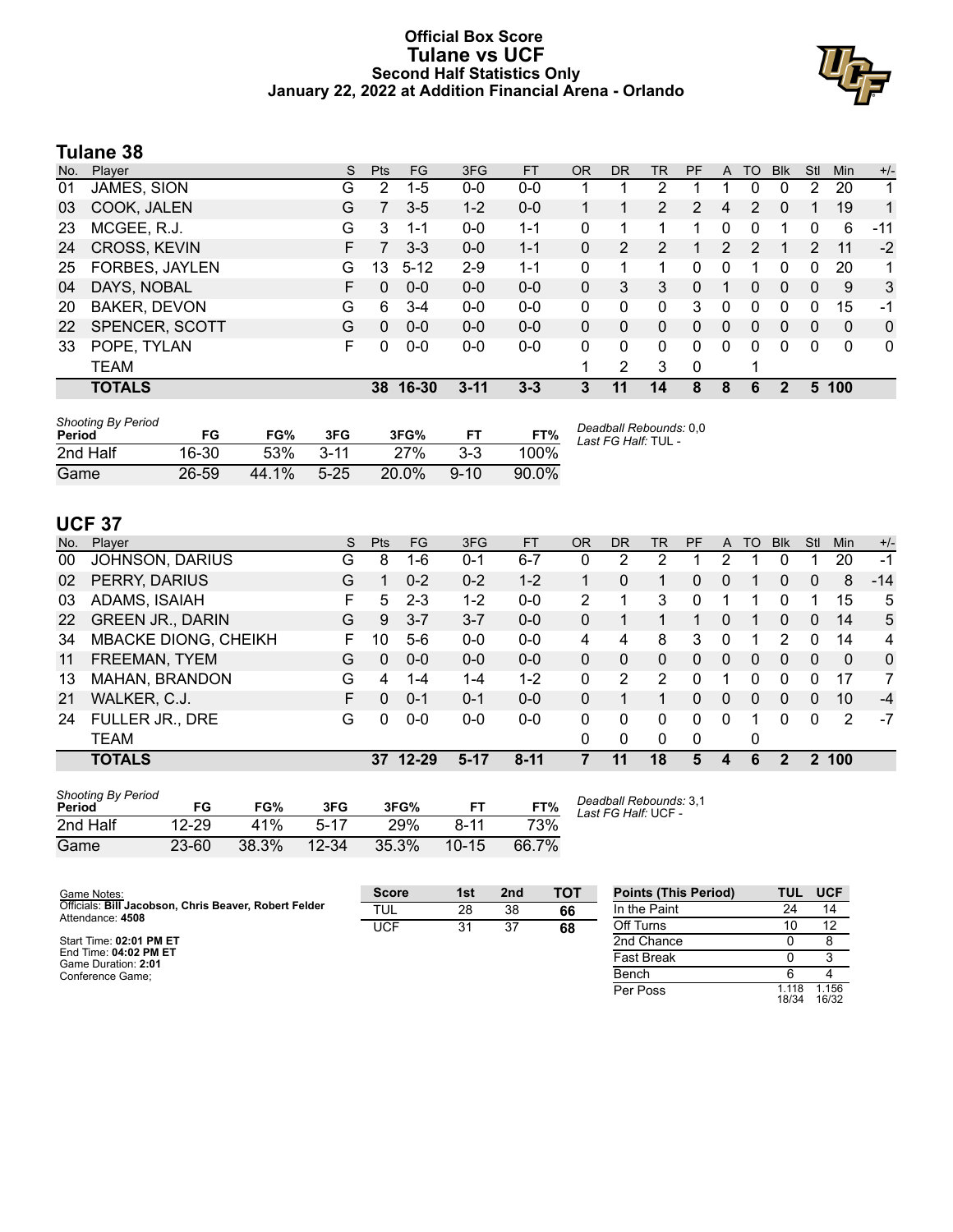#### **Official Play-By-Play Tulane vs UCF Second Half January 22, 2022 at Addition Financial Arena - Orlando**



#### **Period 2**

#### **Starters:**

Tulane: 1 JAMES,SION (G); 3 COOK,JALEN (G); 23 MCGEE,R.J. (G); 24 CROSS,KEVIN (F); 25 FORBES,JAYLEN (G);<br>**UCF**: 0 JOHNSON,DARIUS (G); 2 PERRY,DARIUS (G); 3 ADAMS,ISAIAH (F); 22 GREEN JR.,DARIN (G); 34 MBACKE DIONG,CHEIKH (

| Time           | <b>VISITORS: Tulane</b>            | <b>Score</b>   | <b>Margin</b>  | <b>HOME: UCF</b>                           |
|----------------|------------------------------------|----------------|----------------|--------------------------------------------|
| 20:00          |                                    |                |                | SUB OUT: MAHAN, BRANDON                    |
| 20:00          |                                    |                |                | SUB OUT: WALKER, C.J.                      |
| 20:00          |                                    |                |                | SUB OUT: FULLER JR., DRE                   |
| 20:00          |                                    |                |                | SUB IN: PERRY, DARIUS                      |
| 20:00          |                                    |                |                | SUB IN: ADAMS, ISAIAH                      |
| 20:00          |                                    |                |                | SUB IN: MBACKE DIONG, CHEIKH               |
| 19:39          |                                    |                |                | TURNOVER (BADPASS) by ADAMS, ISAIAH        |
| 19:39          | STEAL by CROSS, KEVIN              | 31-30          | H <sub>1</sub> |                                            |
| 19:22<br>19:22 | GOOD! JUMPER by FORBES, JAYLEN     |                |                |                                            |
| 18:55          | ASSIST by CROSS, KEVIN             |                |                | TURNOVER (BADPASS) by GREEN JR., DARIN     |
| 18:55          | STEAL by CROSS, KEVIN              |                |                |                                            |
| 18:40          | MISSED JUMPER by BAKER, DEVON      |                |                |                                            |
| 18:36          |                                    |                |                | REBOUND (DEF) by MBACKE DIONG, CHEIKH      |
| 18:25          | FOUL (PERSONAL) by BAKER, DEVON    |                |                |                                            |
| 18:25          |                                    |                |                | MISSED FT by PERRY, DARIUS                 |
| 18:25          |                                    |                |                | REBOUND (OFF) by TEAM                      |
| 18:25          |                                    | 32-30          | H <sub>2</sub> | GOOD! FT by PERRY, DARIUS                  |
| 18:14          | GOOD! LAYUP by BAKER, DEVON [PNT]  | 32-32          | Т              |                                            |
| 18:03          |                                    |                |                | MISSED JUMPER by JOHNSON, DARIUS           |
| 18:00          |                                    |                |                | REBOUND (OFF) by PERRY, DARIUS             |
| 17:55          |                                    |                |                | MISSED 3PTR by GREEN JR., DARIN            |
| 17:52          | REBOUND (DEF) by COOK, JALEN       |                |                |                                            |
| 17:45          | GOOD! LAYUP by FORBES, JAYLEN      | 32-34          | V <sub>2</sub> |                                            |
| 17:45          | ASSIST by CROSS, KEVIN             |                |                |                                            |
| 17:45<br>17:45 | GOOD! FT by FORBES, JAYLEN         | 32-35          | $V_3$          | FOUL (PERSONAL) by MBACKE DIONG, CHEIKH    |
| 17:18          |                                    |                |                | TURNOVER (BADPASS) by PERRY, DARIUS        |
| 17:18          | STEAL by JAMES, SION               |                |                |                                            |
| 17:09          | GOOD! LAYUP by CROSS, KEVIN        | 32-37          | V <sub>5</sub> |                                            |
| 17:03          |                                    |                |                | TIMEOUT 30SEC                              |
| 17:03          |                                    |                |                |                                            |
| 17:03          |                                    |                |                | SUB OUT: PERRY, DARIUS                     |
| 17:03          |                                    |                |                | SUB OUT: ADAMS, ISAIAH                     |
| 17:03          |                                    |                |                | SUB IN: MAHAN, BRANDON                     |
| 17:03          |                                    |                |                | SUB IN: WALKER, C.J.                       |
| 16:52          | FOUL (PERSONAL) by BAKER, DEVON    |                |                |                                            |
| 16:46          | FOUL (PERSONAL) by JAMES, SION     |                |                |                                            |
| 16:46          |                                    | 33-37          | V <sub>4</sub> | GOOD! FT by JOHNSON, DARIUS                |
| 16:46          |                                    | 34-37          | V <sub>3</sub> | GOOD! FT by JOHNSON, DARIUS                |
| 16:29          | GOOD! JUMPER by BAKER, DEVON [PNT] | 34-39          | V <sub>5</sub> |                                            |
| 16:16          |                                    |                |                | MISSED JUMPER by JOHNSON, DARIUS           |
| 16:13          |                                    |                |                | REBOUND (OFF) by MBACKE DIONG, CHEIKH      |
| 16:12<br>16:00 | GOOD! 3PTR by FORBES, JAYLEN       | 36-39<br>36-42 | $V_3$<br>$V_6$ | GOOD! LAYUP by MBACKE DIONG, CHEIKH        |
| 16:00          | ASSIST by COOK, JALEN              |                |                |                                            |
| 15:35          |                                    |                |                | TURNOVER (BADPASS) by MBACKE DIONG, CHEIKH |
| 15:35          | STEAL by COOK, JALEN               |                |                |                                            |
| 15:13          | GOOD! LAYUP by CROSS, KEVIN        | 36-44          | V8             |                                            |
| 15:13          | ASSIST by COOK, JALEN              |                |                |                                            |
| 14:49          |                                    |                |                | MISSED 3PTR by WALKER, C.J.                |
| 14:46          |                                    |                |                | REBOUND (OFF) by MBACKE DIONG, CHEIKH      |
| 14:41          |                                    |                |                | MISSED LAYUP by MBACKE DIONG, CHEIKH       |
| 14:41          | BLOCK by CROSS, KEVIN              |                |                |                                            |
| 14:37          |                                    |                |                | REBOUND (OFF) by MBACKE DIONG, CHEIKH      |
| 14:36          |                                    | 38-44          | $V_6$          | GOOD! LAYUP by MBACKE DIONG, CHEIKH        |
| 14:26          | MISSED 3PTR by FORBES, JAYLEN      |                |                |                                            |
| 14:22          |                                    |                |                | REBOUND (DEF) by WALKER, C.J.              |
| 14:10          |                                    | 40-44          | V <sub>4</sub> | GOOD! JUMPER by MBACKE DIONG, CHEIKH       |
| 13:40          | TURNOVER (TRAVEL) by CROSS, KEVIN  |                |                |                                            |
| 13:36          |                                    |                |                |                                            |
| 13:36          |                                    |                |                | SUB OUT: GREEN JR., DARIN                  |
| 13:36          |                                    |                |                | SUB OUT: MBACKE DIONG, CHEIKH              |
| 13:36          |                                    |                |                | SUB IN: PERRY, DARIUS                      |
| 13:36          |                                    |                |                | SUB IN: FULLER JR., DRE                    |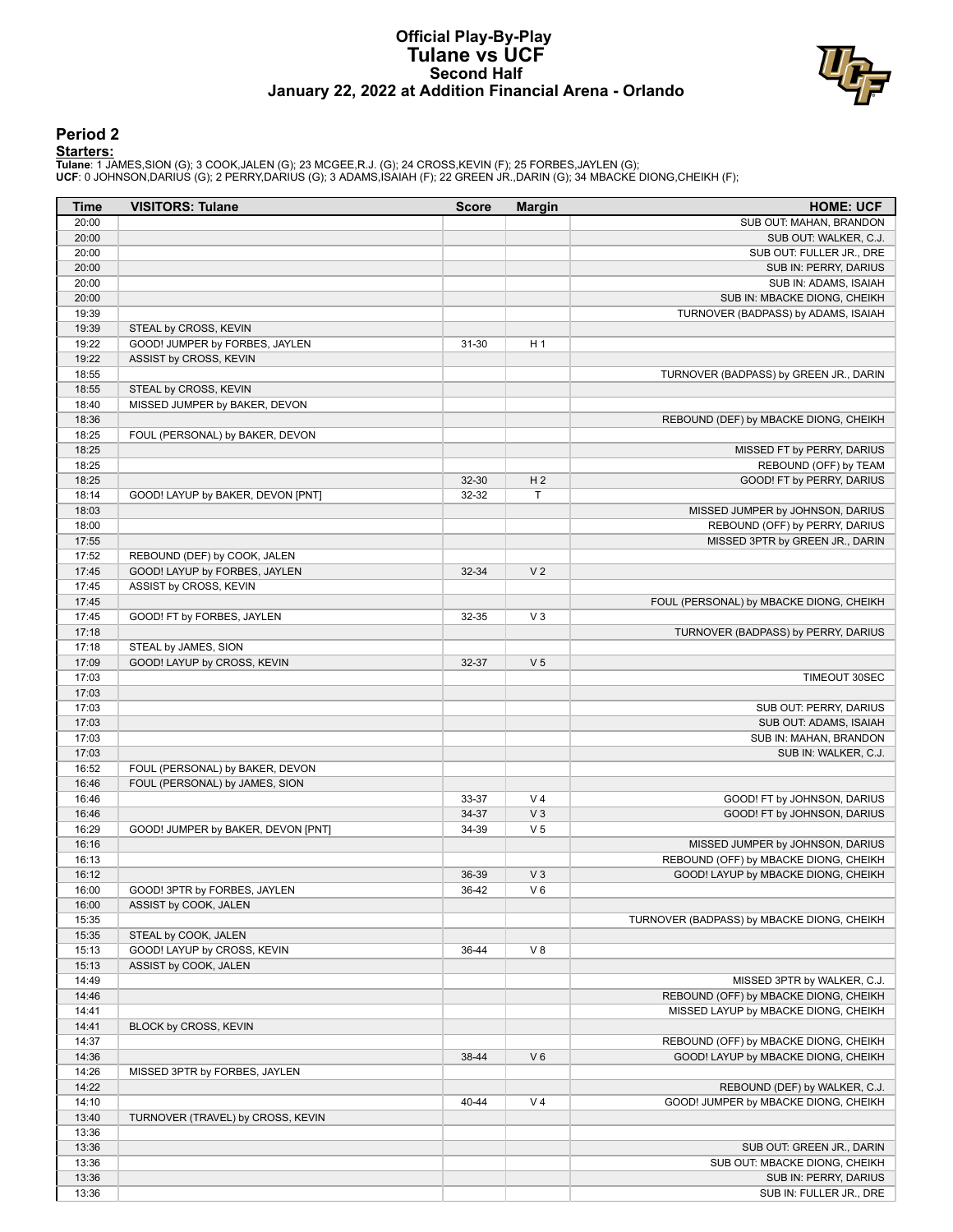| Time           | <b>VISITORS: Tulane</b>                                | <b>Score</b> | <b>Margin</b>   | <b>HOME: UCF</b>                                                       |
|----------------|--------------------------------------------------------|--------------|-----------------|------------------------------------------------------------------------|
| 13:36          | SUB OUT: CROSS, KEVIN                                  |              |                 |                                                                        |
| 13:36          | SUB IN: DAYS, NOBAL                                    |              |                 |                                                                        |
| 13:23          |                                                        |              |                 | FOUL (OFF) by JOHNSON, DARIUS                                          |
| 13:23          |                                                        |              |                 | TURNOVER (OFFENSIVE) by JOHNSON, DARIUS                                |
| 12:55          | GOOD! LAYUP by COOK, JALEN                             | 40-46        | $V_6$           |                                                                        |
| 12:33          |                                                        |              |                 | TURNOVER (LOSTBALL) by FULLER JR., DRE                                 |
| 12:33          | STEAL by JAMES, SION                                   |              |                 |                                                                        |
| 12:19<br>12:05 | GOOD! LAYUP by JAMES, SION                             | 40-48        | V8              |                                                                        |
| 12:00          | REBOUND (DEF) by JAMES, SION                           |              |                 | MISSED 3PTR by JOHNSON, DARIUS                                         |
| 11:55          | GOOD! 3PTR by FORBES, JAYLEN                           | 40-51        | V <sub>11</sub> |                                                                        |
| 11:55          | ASSIST by COOK, JALEN                                  |              |                 |                                                                        |
| 11:46          |                                                        |              |                 | TIMEOUT 30SEC                                                          |
| 11:46          |                                                        |              |                 |                                                                        |
| 11:46          |                                                        |              |                 | SUB OUT: FULLER JR., DRE                                               |
| 11:46          |                                                        |              |                 | SUB IN: ADAMS, ISAIAH                                                  |
| 11:26          |                                                        |              |                 | MISSED 3PTR by PERRY, DARIUS                                           |
| 11:22          | REBOUND (DEF) by FORBES, JAYLEN                        |              |                 |                                                                        |
| 11:10          | GOOD! JUMPER by BAKER, DEVON [PNT]                     | 40-53        | V <sub>13</sub> |                                                                        |
| 10:51          |                                                        |              |                 | MISSED 3PTR by PERRY, DARIUS                                           |
| 10:48          |                                                        |              |                 | REBOUND (OFF) by ADAMS, ISAIAH                                         |
| 10:47          |                                                        | 42-53        | $V$ 11          | GOOD! LAYUP by ADAMS, ISAIAH                                           |
| 10:30          | MISSED LAYUP by JAMES, SION                            |              |                 |                                                                        |
| 10:28          |                                                        |              |                 | REBOUND (DEF) by JOHNSON, DARIUS                                       |
| 10:25          |                                                        |              |                 | MISSED 3PTR by MAHAN, BRANDON                                          |
| 10:22          | REBOUND (DEF) by TEAM                                  |              |                 |                                                                        |
| 10:01          | GOOD! LAYUP by FORBES, JAYLEN                          | 42-55        | V <sub>13</sub> |                                                                        |
| 10:01<br>09:43 | ASSIST by DAYS, NOBAL                                  |              |                 |                                                                        |
| 09:40          | REBOUND (DEF) by DAYS, NOBAL                           |              |                 | MISSED LAYUP by JOHNSON, DARIUS                                        |
| 09:15          | MISSED 3PTR by FORBES, JAYLEN                          |              |                 |                                                                        |
| 09:11          |                                                        |              |                 | REBOUND (DEF) by MAHAN, BRANDON                                        |
| 09:05          |                                                        | 45-55        | $V$ 10          | GOOD! 3PTR by ADAMS, ISAIAH                                            |
| 09:05          |                                                        |              |                 | ASSIST by JOHNSON, DARIUS                                              |
| 08:31          | TURNOVER (SHOTCLOCK) by TEAM                           |              |                 |                                                                        |
| 08:31          |                                                        |              |                 | SUB OUT: PERRY, DARIUS                                                 |
| 08:31          |                                                        |              |                 | SUB OUT: WALKER, C.J.                                                  |
| 08:31          |                                                        |              |                 | SUB IN: GREEN JR., DARIN                                               |
| 08:31          |                                                        |              |                 | SUB IN: MBACKE DIONG, CHEIKH                                           |
| 08:31          | SUB OUT: BAKER, DEVON                                  |              |                 |                                                                        |
| 08:31          | SUB IN: MCGEE, R.J.                                    |              |                 |                                                                        |
| 08:31          | SUB OUT: DAYS, NOBAL                                   |              |                 |                                                                        |
| 08:31          | SUB IN: CROSS, KEVIN                                   |              |                 |                                                                        |
| 08:12          |                                                        | 47-55        | V8              | GOOD! LAYUP by JOHNSON, DARIUS                                         |
| 08:12          | FOUL (PERSONAL) by CROSS, KEVIN                        |              |                 |                                                                        |
| 08:12          |                                                        | 48-55        | V <sub>7</sub>  | GOOD! FT by JOHNSON, DARIUS                                            |
| 07:48          | MISSED LAYUP by JAMES, SION                            |              |                 |                                                                        |
| 07:48<br>07:40 |                                                        |              |                 | BLOCK by MBACKE DIONG, CHEIKH<br>REBOUND (DEF) by MBACKE DIONG, CHEIKH |
| 07:39          |                                                        |              |                 | MISSED 3PTR by GREEN JR., DARIN                                        |
| 07:39          | BLOCK by MCGEE, R.J.                                   |              |                 |                                                                        |
| 07:34          | REBOUND (DEF) by CROSS, KEVIN                          |              |                 |                                                                        |
| 07:13          | MISSED LAYUP by JAMES, SION                            |              |                 |                                                                        |
| 07:10          |                                                        |              |                 | REBOUND (DEF) by JOHNSON, DARIUS                                       |
| 06:58          |                                                        | 51-55        | V <sub>4</sub>  | GOOD! 3PTR by GREEN JR., DARIN                                         |
| 06:58          |                                                        |              |                 | ASSIST by ADAMS, ISAIAH                                                |
| 06:33          | MISSED LAYUP by COOK, JALEN                            |              |                 |                                                                        |
| 06:29          | REBOUND (OFF) by COOK, JALEN                           |              |                 |                                                                        |
| 06:22          | MISSED 3PTR by FORBES, JAYLEN                          |              |                 |                                                                        |
| 06:18          |                                                        |              |                 | REBOUND (DEF) by ADAMS, ISAIAH                                         |
| 06:11          |                                                        | 54-55        | V <sub>1</sub>  | GOOD! 3PTR by GREEN JR., DARIN                                         |
| 06:11          |                                                        |              |                 | ASSIST by JOHNSON, DARIUS                                              |
| 06:08          | TIMEOUT 30SEC                                          |              |                 |                                                                        |
| 06:08          |                                                        |              |                 |                                                                        |
| 06:08          | SUB OUT: COOK, JALEN                                   |              |                 |                                                                        |
| 06:08          | SUB IN: BAKER, DEVON                                   |              |                 |                                                                        |
| 05:40          | MISSED LAYUP by JAMES, SION                            |              |                 |                                                                        |
| 05:40          |                                                        |              |                 | BLOCK by MBACKE DIONG, CHEIKH                                          |
| 05:40<br>05:35 | REBOUND (OFF) by TEAM<br>MISSED 3PTR by FORBES, JAYLEN |              |                 |                                                                        |
| 05:32          |                                                        |              |                 | REBOUND (DEF) by MBACKE DIONG, CHEIKH                                  |
| 05:30          |                                                        |              |                 | MISSED 3PTR by MAHAN, BRANDON                                          |
| 05:26          |                                                        |              |                 | REBOUND (OFF) by ADAMS, ISAIAH                                         |
| 05:24          |                                                        |              |                 | MISSED 3PTR by MAHAN, BRANDON                                          |
| 05:20          | REBOUND (DEF) by TEAM                                  |              |                 |                                                                        |
| 05:20          | SUB OUT: MCGEE, R.J.                                   |              |                 |                                                                        |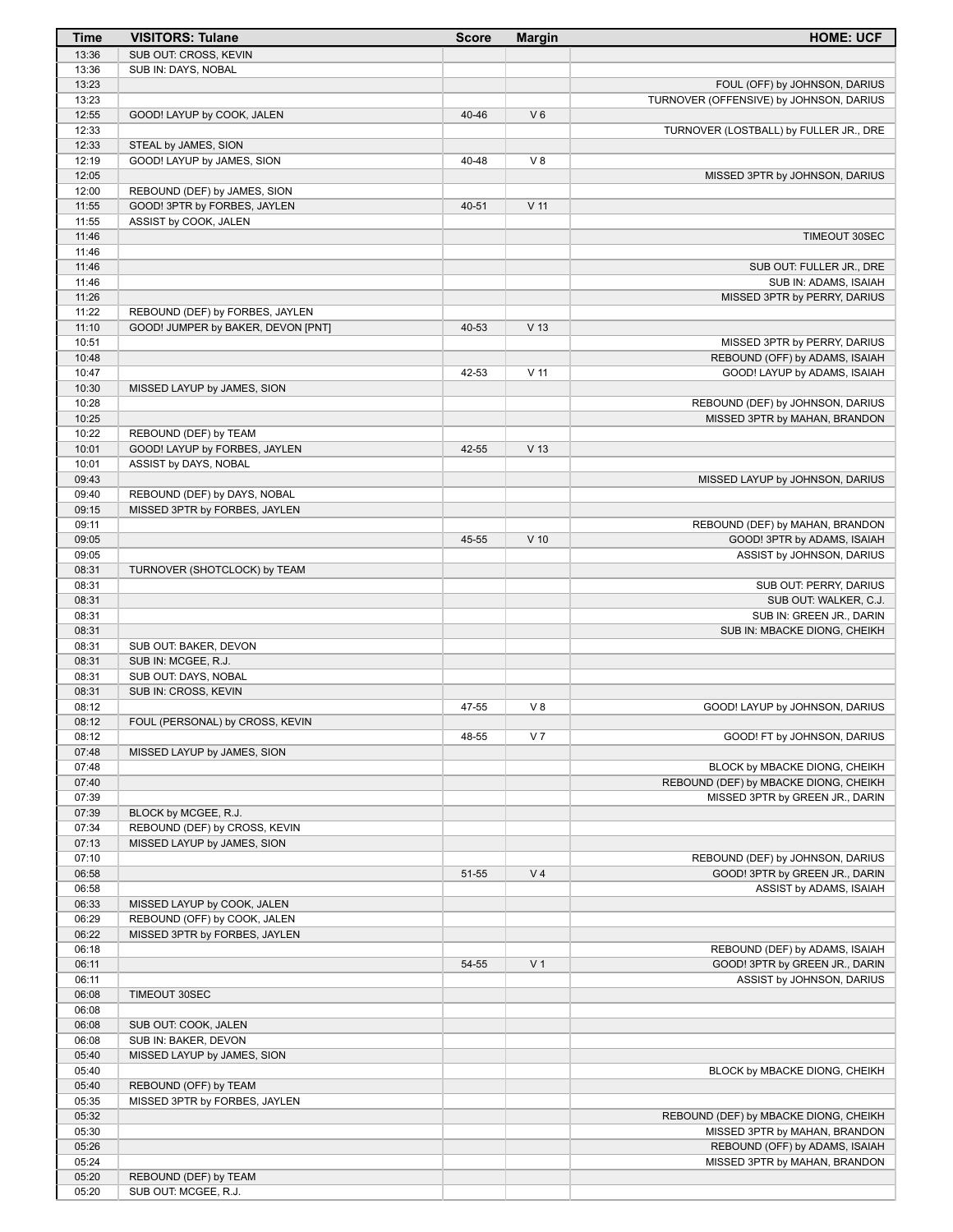| Time  | <b>VISITORS: Tulane</b>               | <b>Score</b> | <b>Margin</b>  | <b>HOME: UCF</b>                         |
|-------|---------------------------------------|--------------|----------------|------------------------------------------|
| 05:20 | SUB IN: COOK, JALEN                   |              |                |                                          |
| 05:01 | MISSED 3PTR by COOK, JALEN            |              |                |                                          |
| 04:58 |                                       |              |                | REBOUND (DEF) by MBACKE DIONG, CHEIKH    |
| 04:49 |                                       | 56-55        | H <sub>1</sub> | GOOD! DUNK by MBACKE DIONG, CHEIKH [PNT] |
| 04:49 |                                       |              |                | ASSIST by MAHAN, BRANDON                 |
| 04:36 | GOOD! LAYUP by CROSS, KEVIN           | 56-57        | V <sub>1</sub> |                                          |
| 04:36 |                                       |              |                | FOUL (PERSONAL) by MBACKE DIONG, CHEIKH  |
| 04:36 | GOOD! FT by CROSS, KEVIN              | 56-58        | V <sub>2</sub> |                                          |
| 04:36 | SUB OUT: CROSS, KEVIN                 |              |                |                                          |
| 04:36 | SUB IN: DAYS, NOBAL                   |              |                |                                          |
| 04:36 |                                       |              |                | SUB OUT: MBACKE DIONG, CHEIKH            |
| 04:36 |                                       |              |                | SUB IN: WALKER, C.J.                     |
| 04:23 |                                       |              |                | MISSED JUMPER by JOHNSON, DARIUS         |
| 04:18 | REBOUND (DEF) by DAYS, NOBAL          |              |                |                                          |
| 04:09 | TURNOVER (BADPASS) by COOK, JALEN     |              |                |                                          |
| 03:56 |                                       | 59-58        | H <sub>1</sub> | GOOD! 3PTR by GREEN JR., DARIN           |
| 03:26 | GOOD! LAYUP by COOK, JALEN            | 59-60        | V <sub>1</sub> |                                          |
| 03:25 | TIMEOUT 30SEC                         |              |                |                                          |
| 03:25 |                                       |              |                |                                          |
| 03:25 |                                       |              |                | SUB OUT: WALKER, C.J.                    |
| 03:25 |                                       |              |                | SUB IN: MBACKE DIONG, CHEIKH             |
| 03:25 | SUB OUT: BAKER, DEVON                 |              |                |                                          |
| 03:25 | SUB IN: MCGEE, R.J.                   |              |                |                                          |
| 03:16 |                                       |              |                | MISSED 3PTR by ADAMS, ISAIAH             |
| 03:14 | REBOUND (DEF) by DAYS, NOBAL          |              |                |                                          |
| 02:48 | MISSED 3PTR by FORBES, JAYLEN         |              |                |                                          |
| 02:45 |                                       |              |                | REBOUND (DEF) by MAHAN, BRANDON          |
| 02:36 | FOUL (PERSONAL) by MCGEE, R.J.        |              |                |                                          |
| 02:24 |                                       |              |                | MISSED 3PTR by GREEN JR., DARIN          |
| 02:21 | REBOUND (DEF) by MCGEE, R.J.          |              |                |                                          |
| 02:09 | GOOD! LAYUP by MCGEE, R.J.            | 59-62        | V <sub>3</sub> |                                          |
| 02:09 | ASSIST by COOK, JALEN                 |              |                |                                          |
| 02:09 |                                       |              |                |                                          |
| 02:09 |                                       | 59-63        | V <sub>4</sub> | FOUL (PERSONAL) by MBACKE DIONG, CHEIKH  |
|       | GOOD! FT by MCGEE, R.J.               |              |                |                                          |
| 02:04 | FOUL (PERSONAL) by COOK, JALEN        |              |                |                                          |
| 02:04 |                                       |              |                | MISSED FT by JOHNSON, DARIUS             |
| 02:04 |                                       |              |                | REBOUND (OFF) by TEAM                    |
| 02:04 | SUB OUT: DAYS, NOBAL                  |              |                |                                          |
| 02:04 | SUB OUT: MCGEE, R.J.                  |              |                |                                          |
| 02:04 | SUB IN: BAKER, DEVON                  |              |                |                                          |
| 02:04 | SUB IN: CROSS, KEVIN                  |              |                |                                          |
| 02:04 |                                       | 60-63        | $V_3$          | GOOD! FT by JOHNSON, DARIUS [FB]         |
| 01:56 |                                       |              |                | FOUL (PERSONAL) by GREEN JR., DARIN      |
| 01:50 | TURNOVER (LOSTBALL) by CROSS, KEVIN   |              |                |                                          |
| 01:50 | SUB OUT: BAKER, DEVON                 |              |                |                                          |
| 01:50 | SUB OUT: CROSS, KEVIN                 |              |                |                                          |
| 01:50 | SUB IN: DAYS, NOBAL                   |              |                |                                          |
| 01:50 | SUB IN: MCGEE, R.J.                   |              |                |                                          |
| 01:33 |                                       | 63-63        | T              | GOOD! 3PTR by MAHAN, BRANDON             |
| 01:11 | MISSED 3PTR by FORBES, JAYLEN         |              |                |                                          |
| 01:05 |                                       |              |                | REBOUND (DEF) by GREEN JR., DARIN        |
| 00:54 |                                       |              |                | MISSED 3PTR by GREEN JR., DARIN          |
| 00:50 |                                       |              |                | REBOUND (OFF) by MBACKE DIONG, CHEIKH    |
| 00:49 |                                       | 65-63        | H <sub>2</sub> | GOOD! DUNK by MBACKE DIONG, CHEIKH       |
| 00:46 | <b>TIMEOUT TEAM</b>                   |              |                |                                          |
| 00:46 |                                       |              |                | SUB OUT: GREEN JR., DARIN                |
| 00:46 |                                       |              |                | SUB IN: WALKER, C.J.                     |
| 00:46 | SUB OUT: DAYS, NOBAL                  |              |                |                                          |
| 00:46 | SUB OUT: MCGEE, R.J.                  |              |                |                                          |
| 00:46 | SUB IN: BAKER, DEVON                  |              |                |                                          |
| 00:46 | SUB IN: CROSS, KEVIN                  |              |                |                                          |
| 00:36 | TURNOVER (LOSTBALL) by COOK, JALEN    |              |                |                                          |
| 00:36 |                                       |              |                | STEAL by ADAMS, ISAIAH                   |
| 00:26 | FOUL (PERSONAL) by COOK, JALEN        |              |                |                                          |
| 00:26 |                                       | 66-63        | $H_3$          | GOOD! FT by MAHAN, BRANDON               |
| 00:26 |                                       |              |                | MISSED FT by MAHAN, BRANDON              |
| 00:22 | REBOUND (DEF) by CROSS, KEVIN         |              |                |                                          |
| 00:12 | MISSED 3PTR by FORBES, JAYLEN         |              |                |                                          |
| 00:08 | REBOUND (OFF) by JAMES, SION          |              |                |                                          |
| 00:05 | TURNOVER (LOSTBALL) by FORBES, JAYLEN |              |                |                                          |
| 00:05 |                                       |              |                | STEAL by JOHNSON, DARIUS                 |
| 00:05 | FOUL (PERSONAL) by BAKER, DEVON       |              |                |                                          |
| 00:05 |                                       | 67-63        | H4             | GOOD! FT by JOHNSON, DARIUS [FB]         |
| 00:05 |                                       | 68-63        | H <sub>5</sub> | GOOD! FT by JOHNSON, DARIUS [FB]         |
| 00:00 | GOOD! 3PTR by COOK, JALEN             | 68-66        | H <sub>2</sub> |                                          |
| 00:00 | ASSIST by JAMES, SION                 |              |                |                                          |
|       |                                       |              |                |                                          |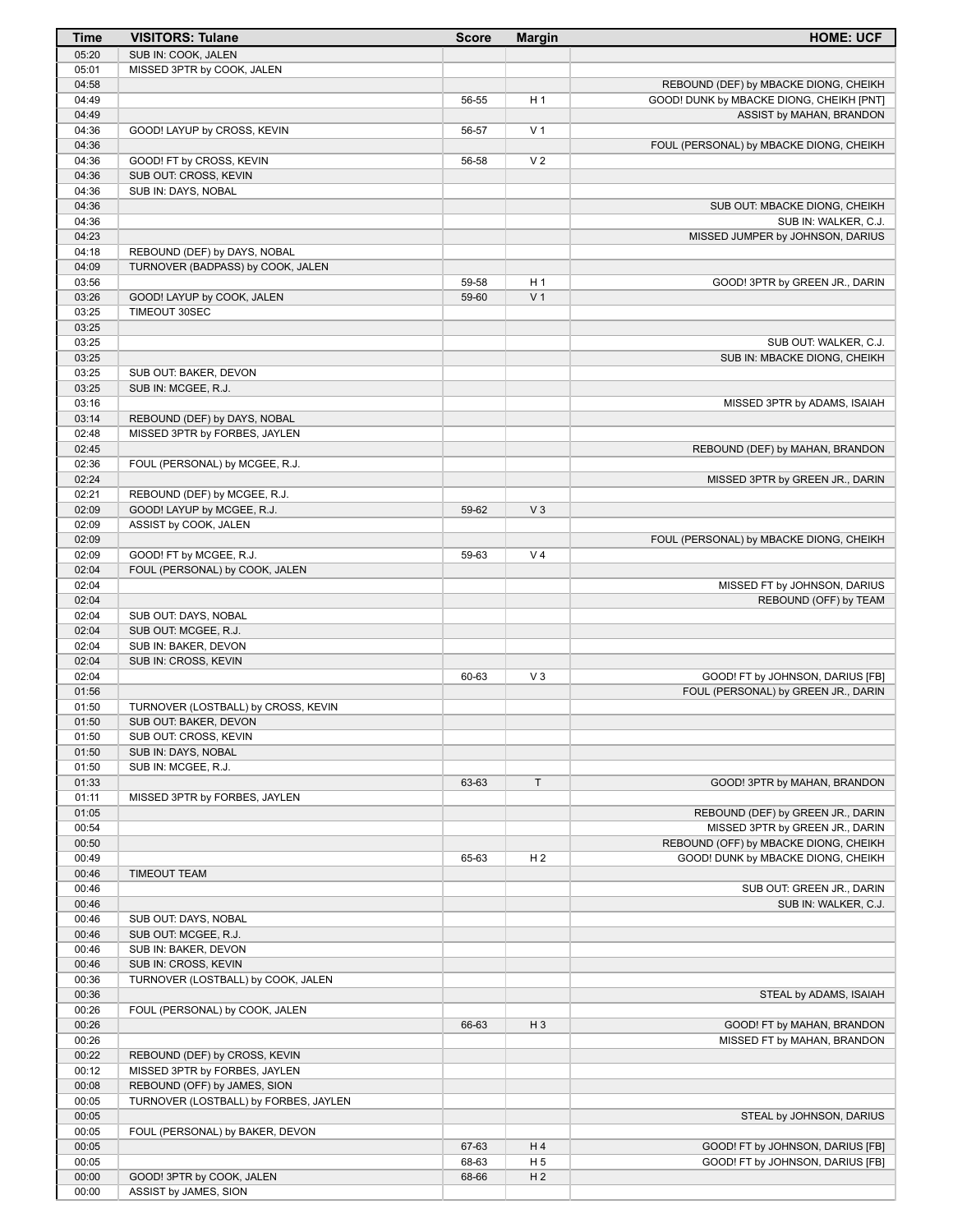#### **Tulane 66, UCF 68**

| <b>Points (This Period)</b> | TUL            | <b>UCF</b>     |
|-----------------------------|----------------|----------------|
| In the Paint                | 24             | 14             |
| Off Turns                   | 10             | 12             |
| 2nd Chance                  |                |                |
| Fast Break                  |                |                |
| Bench                       | 6              |                |
| Per Poss                    | 1.118<br>18/34 | 1.156<br>16/32 |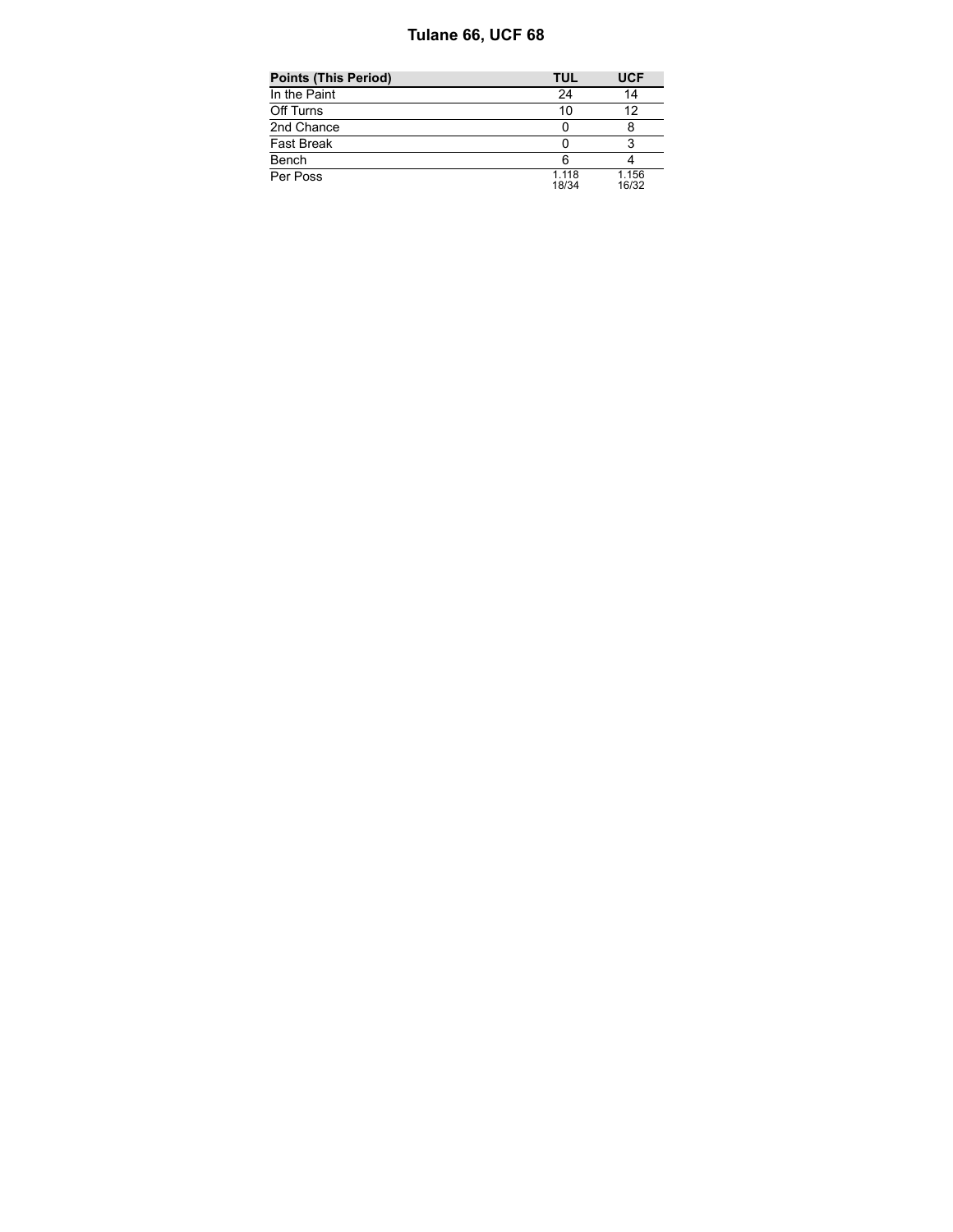#### **Official Scoring/Possession Reference Chart Tulane vs UCF Period 1 January 22, 2022 at Addition Financial Arena - Orlando**



#### **Period 1**

#### **Starters:**

Tulane: 1 JAMES,SION (G); 3 COOK,JALEN (G); 23 MCGEE,R.J. (G); 24 CROSS,KEVIN (F); 25 FORBES,JAYLEN (G);<br>**UCF**: 0 JOHNSON,DARIUS (G); 2 PERRY,DARIUS (G); 3 ADAMS,ISAIAH (F); 22 GREEN JR.,DARIN (G); 34 MBACKE DIONG,CHEIKH (

| <b>Time</b> | <b>VISITORS: Tulane</b>              | <b>Score</b> | <b>Margin</b>  | <b>HOME: UCF</b>                         |
|-------------|--------------------------------------|--------------|----------------|------------------------------------------|
| 19:35       |                                      | $2 - 0$      | H <sub>2</sub> | GOOD! LAYUP by GREEN JR., DARIN [PNT]    |
| 19:14       | GOOD! LAYUP by CROSS, KEVIN [PNT]    | $2 - 2$      | T.             |                                          |
| 18:12       |                                      | $4 - 2$      | H <sub>2</sub> | GOOD! DUNK by MBACKE DIONG, CHEIKH       |
| 17:41       | GOOD! FT by CROSS, KEVIN             | $4 - 3$      | H <sub>1</sub> |                                          |
| 17:41       | GOOD! FT by CROSS, KEVIN             | $4 - 4$      | $\mathsf{T}$   |                                          |
| 17:23       |                                      | $6 - 4$      | H <sub>2</sub> | GOOD! DUNK by MBACKE DIONG, CHEIKH [PNT] |
| 17:00       | GOOD! JUMPER by FORBES, JAYLEN [PNT] | $6-6$        | $\mathsf{T}$   |                                          |
| 16:38       |                                      | $9-6$        | $H_3$          | GOOD! 3PTR by JOHNSON, DARIUS            |
| 15:58       | GOOD! JUMPER by CROSS, KEVIN [PNT]   | $9-8$        | H <sub>1</sub> |                                          |
| 14:55       |                                      | $11 - 8$     | $H_3$          | GOOD! LAYUP by MBACKE DIONG, CHEIKH      |
| 13:36       | GOOD! 3PTR by COOK, JALEN            | $11 - 11$    | $\mathsf{T}$   |                                          |
| 12:45       |                                      | $14 - 11$    | $H_3$          | GOOD! 3PTR by JOHNSON, DARIUS            |
| 12:23       | GOOD! LAYUP by COOK, JALEN           | 14-13        | H <sub>1</sub> |                                          |
| 10:42       | GOOD! LAYUP by COOK, JALEN           | 14-15        | V <sub>1</sub> |                                          |
| 08:43       |                                      | $17 - 15$    | H <sub>2</sub> | GOOD! 3PTR by MAHAN, BRANDON [FB]        |
| 08:00       |                                      | $18 - 15$    | $H_3$          | GOOD! FT by WALKER, C.J.                 |
| 08:00       |                                      | 19-15        | H4             | GOOD! FT by WALKER, C.J.                 |
| 07:47       | GOOD! 3PTR by JAMES, SION            | 19-18        | H 1            |                                          |
| 06:06       |                                      | $22 - 18$    | H4             | GOOD! 3PTR by MAHAN, BRANDON [FB]        |
| 05:29       |                                      | $25 - 18$    | H 7            | GOOD! 3PTR by GREEN JR., DARIN [FB]      |
| 03:58       | GOOD! LAYUP by FORBES, JAYLEN        | 25-20        | H <sub>5</sub> |                                          |
| 03:47       |                                      | 28-20        | H <sub>8</sub> | GOOD! 3PTR by WALKER, C.J.               |
| 02:28       | GOOD! FT by JAMES, SION              | 28-21        | H 7            |                                          |
| 02:28       | GOOD! FT by JAMES, SION              | 28-22        | H <sub>6</sub> |                                          |
| 02:11       | GOOD! DUNK by JAMES, SION            | 28-24        | H 4            |                                          |
| 01:51       |                                      | $31 - 24$    | H 7            | GOOD! 3PTR by JOHNSON, DARIUS [FB]       |
| 01:26       | GOOD! JUMPER by BAKER, DEVON         | 31-26        | H <sub>5</sub> |                                          |
| 00:50       | GOOD! FT by COOK, JALEN              | $31 - 27$    | H 4            |                                          |
| 00:50       | GOOD! FT by COOK, JALEN              | 31-28        | H <sub>3</sub> |                                          |

**Tulane 28, UCF 31**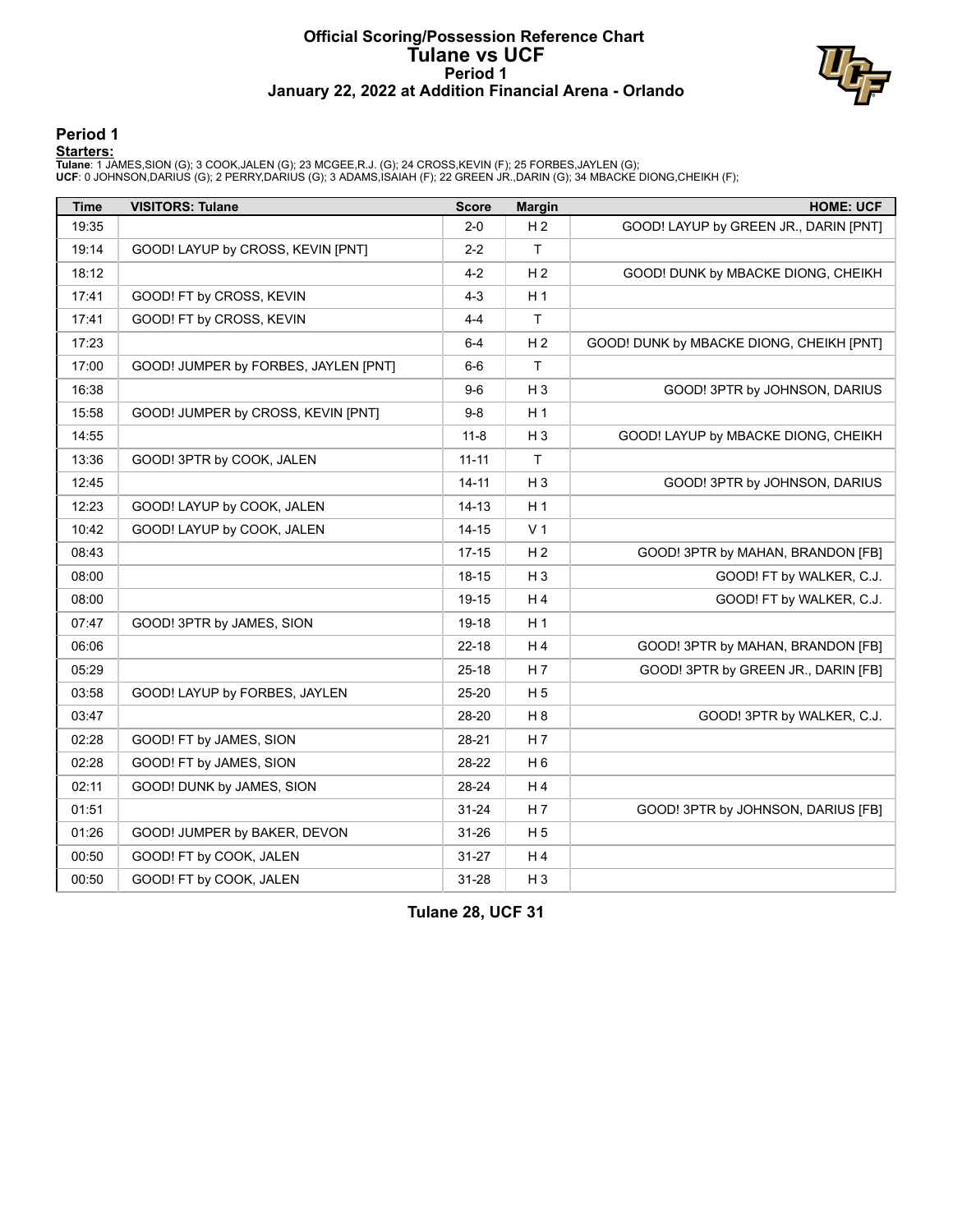#### **Official Scoring/Possession Reference Chart Tulane vs UCF Period 2 January 22, 2022 at Addition Financial Arena - Orlando**



#### **Period 2**

#### **Starters:**

Tulane: 1 JAMES,SION (G); 3 COOK,JALEN (G); 23 MCGEE,R.J. (G); 24 CROSS,KEVIN (F); 25 FORBES,JAYLEN (G);<br>**UCF**: 0 JOHNSON,DARIUS (G); 2 PERRY,DARIUS (G); 3 ADAMS,ISAIAH (F); 22 GREEN JR.,DARIN (G); 34 MBACKE DIONG,CHEIKH (

| <b>Time</b> | <b>VISITORS: Tulane</b>            | <b>Score</b> | <b>Margin</b>   | <b>HOME: UCF</b>                         |
|-------------|------------------------------------|--------------|-----------------|------------------------------------------|
| 19:22       | GOOD! JUMPER by FORBES, JAYLEN     | 31-30        | H <sub>1</sub>  |                                          |
| 18:25       |                                    | 32-30        | H <sub>2</sub>  | GOOD! FT by PERRY, DARIUS                |
| 18:14       | GOOD! LAYUP by BAKER, DEVON [PNT]  | 32-32        | $\mathsf{T}$    |                                          |
| 17:45       | GOOD! LAYUP by FORBES, JAYLEN      | 32-34        | V <sub>2</sub>  |                                          |
| 17:45       | GOOD! FT by FORBES, JAYLEN         | 32-35        | $V_3$           |                                          |
| 17:09       | GOOD! LAYUP by CROSS, KEVIN        | 32-37        | V <sub>5</sub>  |                                          |
| 16:46       |                                    | 33-37        | V <sub>4</sub>  | GOOD! FT by JOHNSON, DARIUS              |
| 16:46       |                                    | 34-37        | V <sub>3</sub>  | GOOD! FT by JOHNSON, DARIUS              |
| 16:29       | GOOD! JUMPER by BAKER, DEVON [PNT] | 34-39        | V <sub>5</sub>  |                                          |
| 16:12       |                                    | 36-39        | V <sub>3</sub>  | GOOD! LAYUP by MBACKE DIONG, CHEIKH      |
| 16:00       | GOOD! 3PTR by FORBES, JAYLEN       | 36-42        | $V_6$           |                                          |
| 15:13       | GOOD! LAYUP by CROSS, KEVIN        | 36-44        | V8              |                                          |
| 14:36       |                                    | 38-44        | $V_6$           | GOOD! LAYUP by MBACKE DIONG, CHEIKH      |
| 14:10       |                                    | 40-44        | V <sub>4</sub>  | GOOD! JUMPER by MBACKE DIONG, CHEIKH     |
| 12:55       | GOOD! LAYUP by COOK, JALEN         | 40-46        | $V_6$           |                                          |
| 12:19       | GOOD! LAYUP by JAMES, SION         | 40-48        | V8              |                                          |
| 11:55       | GOOD! 3PTR by FORBES, JAYLEN       | 40-51        | $V$ 11          |                                          |
| 11:10       | GOOD! JUMPER by BAKER, DEVON [PNT] | 40-53        | V <sub>13</sub> |                                          |
| 10:47       |                                    | 42-53        | $V$ 11          | GOOD! LAYUP by ADAMS, ISAIAH             |
| 10:01       | GOOD! LAYUP by FORBES, JAYLEN      | 42-55        | V <sub>13</sub> |                                          |
| 09:05       |                                    | 45-55        | $V$ 10          | GOOD! 3PTR by ADAMS, ISAIAH              |
| 08:12       |                                    | 47-55        | V8              | GOOD! LAYUP by JOHNSON, DARIUS           |
| 08:12       |                                    | 48-55        | V <sub>7</sub>  | GOOD! FT by JOHNSON, DARIUS              |
| 06:58       |                                    | 51-55        | V <sub>4</sub>  | GOOD! 3PTR by GREEN JR., DARIN           |
| 06:11       |                                    | 54-55        | V <sub>1</sub>  | GOOD! 3PTR by GREEN JR., DARIN           |
| 04:49       |                                    | 56-55        | H <sub>1</sub>  | GOOD! DUNK by MBACKE DIONG, CHEIKH [PNT] |
| 04:36       | GOOD! LAYUP by CROSS, KEVIN        | 56-57        | V <sub>1</sub>  |                                          |
| 04:36       | GOOD! FT by CROSS, KEVIN           | 56-58        | V <sub>2</sub>  |                                          |
| 03:56       |                                    | 59-58        | H <sub>1</sub>  | GOOD! 3PTR by GREEN JR., DARIN           |
| 03:26       | GOOD! LAYUP by COOK, JALEN         | 59-60        | V <sub>1</sub>  |                                          |
| 02:09       | GOOD! LAYUP by MCGEE, R.J.         | 59-62        | V <sub>3</sub>  |                                          |
| 02:09       | GOOD! FT by MCGEE, R.J.            | 59-63        | V <sub>4</sub>  |                                          |
| 02:04       |                                    | 60-63        | $V_3$           | GOOD! FT by JOHNSON, DARIUS [FB]         |
| 01:33       |                                    | 63-63        | Τ               | GOOD! 3PTR by MAHAN, BRANDON             |
| 00:49       |                                    | 65-63        | H <sub>2</sub>  | GOOD! DUNK by MBACKE DIONG, CHEIKH       |
| 00:26       |                                    | 66-63        | H <sub>3</sub>  | GOOD! FT by MAHAN, BRANDON               |
| 00:05       |                                    | 67-63        | H 4             | GOOD! FT by JOHNSON, DARIUS [FB]         |
| 00:05       |                                    | 68-63        | H <sub>5</sub>  | GOOD! FT by JOHNSON, DARIUS [FB]         |
| 00:00       | GOOD! 3PTR by COOK, JALEN          | 68-66        | H <sub>2</sub>  |                                          |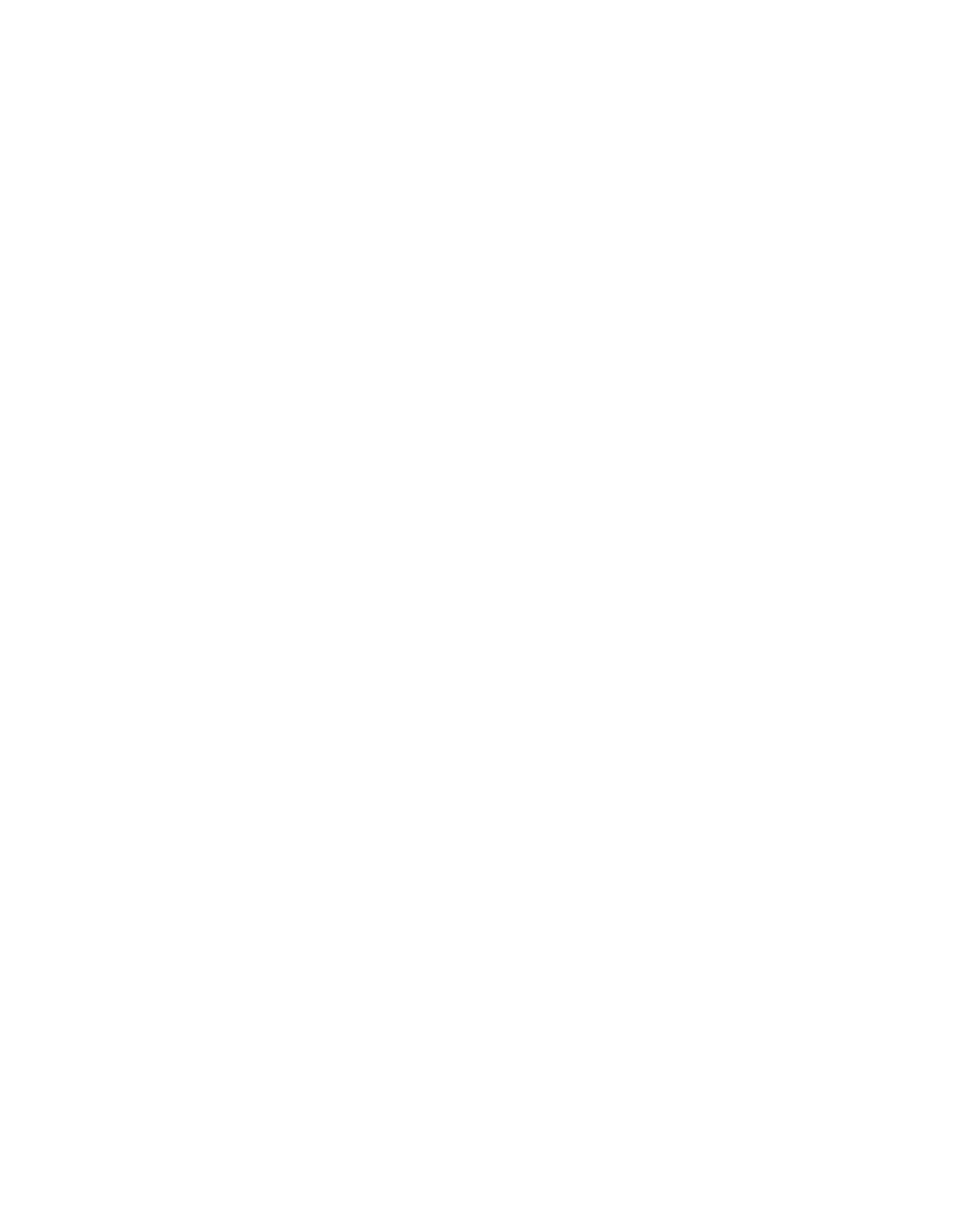#### **Official Substitutions Log Tulane vs UCF Period 1 January 22, 2022 at Addition Financial Arena - Orlando**



| <b>VISITORS: Tulane</b>    | Time  | <b>Score</b> | <b>HOME: UCF</b>              |
|----------------------------|-------|--------------|-------------------------------|
| 1 JAMES, SION              |       |              | 0 JOHNSON, DARIUS             |
| 3 COOK, JALEN              |       |              | 2 PERRY, DARIUS               |
| 23 MCGEE, R.J.             |       |              | 3 ADAMS, ISAIAH               |
| 24 CROSS, KEVIN            |       |              | 22 GREEN JR., DARIN           |
| 25 FORBES, JAYLEN          |       |              | 34 MBACKE DIONG, CHEIKH       |
| SUB OUT: 23 MCGEE, R.J.    | 14:17 | $8 - 11$     |                               |
| SUB OUT: 24 CROSS, KEVIN   | 14:17 |              |                               |
| SUB IN: 4 DAYS, NOBAL      | 14:17 |              |                               |
|                            |       |              |                               |
| SUB IN: 20 BAKER, DEVON    | 14:17 |              |                               |
|                            | 13:44 | $8 - 11$     | SUB OUT: GREEN JR., DARIN     |
|                            | 13:44 |              | SUB OUT: MBACKE DIONG, CHEIKH |
|                            | 13:44 |              | SUB IN: MAHAN, BRANDON        |
|                            | 13:44 |              | SUB IN: WALKER, C.J.          |
|                            | 13:44 |              | SUB OUT: PERRY, DARIUS        |
|                            | 13:44 |              | SUB IN: FULLER JR., DRE       |
|                            | 11:04 | $13 - 14$    | SUB OUT: JOHNSON, DARIUS      |
|                            | 11:04 |              | SUB OUT: ADAMS, ISAIAH        |
|                            | 11:04 |              | SUB IN: PERRY, DARIUS         |
|                            | 11:04 |              | SUB IN: FREEMAN, TYEM         |
| SUB OUT: 1 JAMES SION      | 11:04 |              |                               |
| SUB IN: 23 MCGEE, R.J.     | 11:04 |              |                               |
| SUB OUT: 4 DAYS, NOBAL     | 09:44 | $15 - 14$    |                               |
|                            | 09:44 |              |                               |
| SUB OUT: 25 FORBES, JAYLEN |       |              |                               |
| SUB IN: 1 JAMES.SION       | 09:44 |              |                               |
| SUB IN: 24 CROSS, KEVIN    | 09:44 |              |                               |
|                            | 08:19 | $15 - 17$    | SUB OUT: FULLER JR., DRE      |
|                            | 08:19 |              | SUB IN: GREEN JR., DARIN      |
| SUB OUT: 3 COOK, JALEN     | 08:00 | $15 - 17$    |                               |
| SUB OUT: 23 MCGEE, R.J.    | 08:00 |              |                               |
| SUB IN: 22 SPENCER, SCOTT  | 08:00 |              |                               |
| SUB IN: 25 FORBES, JAYLEN  | 08:00 |              |                               |
| SUB OUT: 20 BAKER, DEVON   | 06:52 | 18-19        |                               |
| SUB IN: 3 COOK, JALEN      | 06:52 |              |                               |
|                            | 05:05 | 18-25        | SUB OUT: FREEMAN, TYEM        |
|                            | 05:05 |              | SUB OUT: MAHAN, BRANDON       |
|                            | 05:05 |              | SUB IN: JOHNSON, DARIUS       |
|                            | 05:05 |              | SUB IN: MBACKE DIONG, CHEIKH  |
| SUB OUT: 24 CROSS, KEVIN   | 05:05 |              |                               |
| SUB IN: 4 DAYS, NOBAL      | 05:05 |              |                               |
|                            | 05:05 |              | SUB OUT: PERRY, DARIUS        |
|                            | 05:05 |              | SUB IN: FULLER JR., DRE       |
| SUB OUT: 22 SPENCER, SCOTT | 04:10 | 18-25        |                               |
| SUB IN: 33 POPE, TYLAN     | 04:10 |              |                               |
|                            | 02:27 | 22-28        | SUB OUT: WALKER, C.J.         |
|                            | 02:27 |              | SUB OUT: FULLER JR., DRE      |
|                            |       |              |                               |
|                            | 02:27 |              | SUB IN: FREEMAN, TYEM         |
|                            | 02:27 |              | SUB IN: MAHAN, BRANDON        |
|                            | 01:56 | 24-28        | SUB OUT: FREEMAN, TYEM        |
|                            | 01:56 |              | SUB IN: PERRY, DARIUS         |
| SUB OUT: 25 FORBES, JAYLEN | 01:56 |              |                               |
| SUB IN: 20 BAKER, DEVON    | 01:56 |              |                               |
|                            | 00:50 | 27-31        | SUB OUT: PERRY, DARIUS        |
|                            | 00:50 |              | SUB IN: FULLER JR., DRE       |
| SUB OUT: 3 COOK, JALEN     | 00:50 |              |                               |
| SUB IN: 23 MCGEE, R.J.     | 00:50 |              |                               |
|                            | 00:18 | 28-31        | SUB OUT: MBACKE DIONG, CHEIKH |
|                            | 00:18 |              | SUB IN: WALKER, C.J.          |
| SUB OUT: 4 DAYS, NOBAL     | 00:18 |              |                               |
| SUB OUT: 23 MCGEE, R.J.    | 00:18 |              |                               |
| SUB OUT: 33 POPE, TYLAN    | 00:18 |              |                               |
| SUB IN: 3 COOK, JALEN      | 00:18 |              |                               |
| SUB IN: 24 CROSS, KEVIN    | 00:18 |              |                               |
| SUB IN: 25 FORBES, JAYLEN  | 00:18 |              |                               |